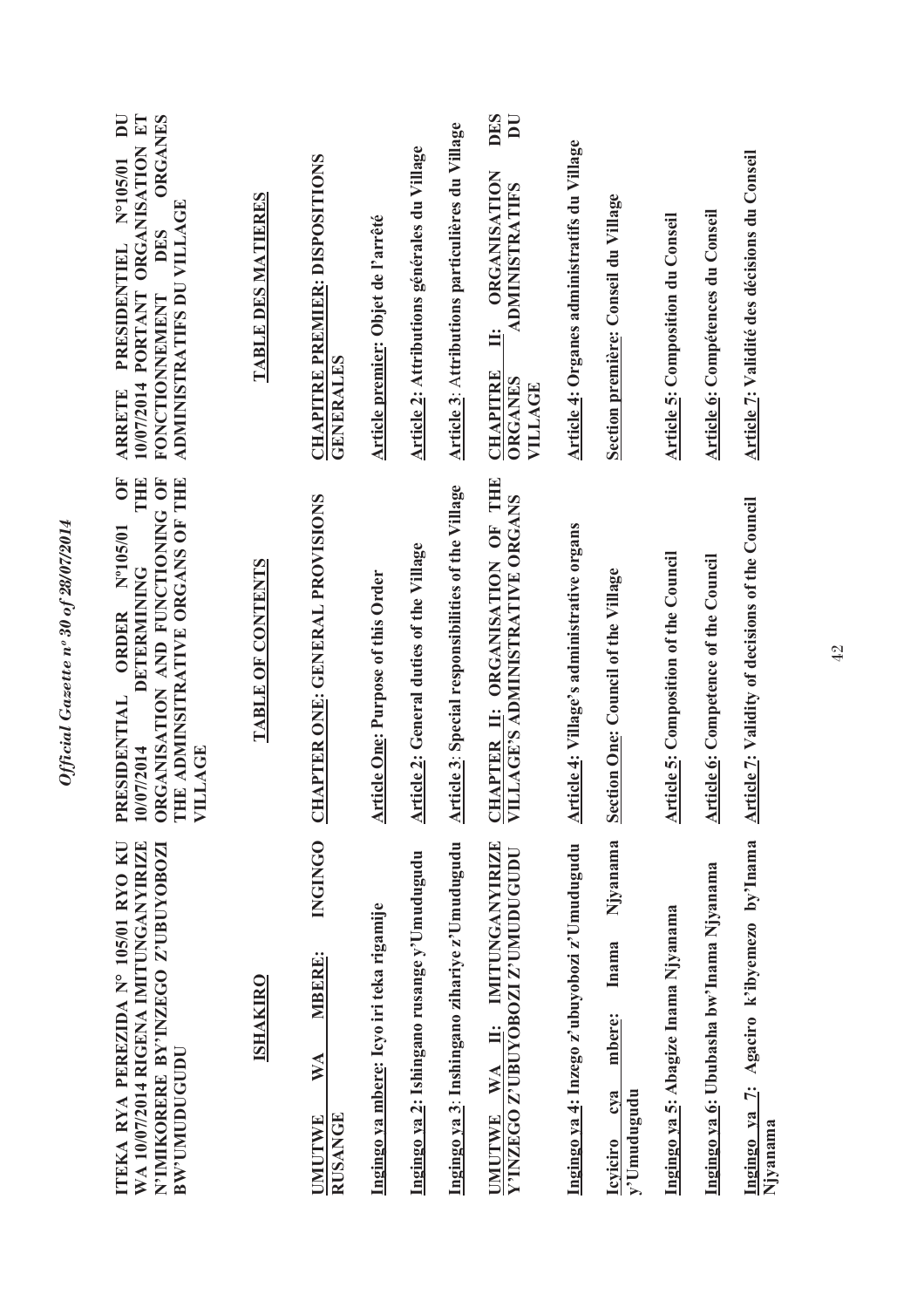| Ubukorerabushake bw'abagize<br>Icyiciro cya 2: Komite Nyobozi y'Umudugudu<br>Ingingo ya 8: Abagize Komite Nyobozi<br>Komite Nyobozi<br>Ingingo ya 9: | Executive<br><b>Article 8: Composition of Executive Committee</b><br>Section 2: Village's Executive Committee<br>for<br>service<br>Voluntary<br>Committee members<br>Article 9: | Volontariat des membres du Comité<br><b>Article 8: Compositions du Comité Exécutif</b><br>Section 2: Comité Exécutif du Village<br>Article 9:<br>Exécutif     |
|------------------------------------------------------------------------------------------------------------------------------------------------------|---------------------------------------------------------------------------------------------------------------------------------------------------------------------------------|---------------------------------------------------------------------------------------------------------------------------------------------------------------|
| z'Umukuru<br>Ingingo ya 10: Inshingano za Komite Nyobozi<br>Inshingano                                                                               | Responsibilities of the Executive<br>Article 11: Duties of Village's Head<br><b>Article 10:</b><br>Committee                                                                    | <b>Article 10: Attributions du Comité Exécutif</b><br>Article 11: Attributions du Chef du Village                                                             |
| z'Ushinzwe<br>Inshingano<br>umutekano, abinjira n'abasohoka                                                                                          | Article 12: Duties of the Member in charge of<br>security and people entering and going out of<br>Village<br>the                                                                | $\mathbf{a}$<br>$\mathbf{e}$<br>entrent dans<br>Chargé de<br>$\ddot{a}$<br>inb<br>Article 12: Attributions<br>sécurité, des personnes<br>Village et y sortent |
| Ingingo ya 13: Inshingano z'ushinzwe imibereho<br>myiza n'imbonezamubano                                                                             | Article 13: Duties of the Member in charge of<br>social and civil affairs                                                                                                       | Article 13: Attributions du Chargé des affaires<br>sociales et civiles                                                                                        |
| Ingingo ya 14: Inshingano z'Ushinzwe amakuru<br>n'amahugurwa y'abaturage                                                                             | Article 14: Duties of the Member in charge of<br>information and population education                                                                                           | chargé<br>d'éducation de la population<br>$\frac{1}{\sigma}$<br>Attributions<br>d'information et<br>$\frac{14}{1}$<br><b>Article</b>                          |
| z'Ushinzwe<br>Inshingano                                                                                                                             | ð<br>Article 15: Duties of Member in charge<br>development                                                                                                                      | $\mathbf{d}\mathbf{e}$<br>Chargé<br>$\frac{1}{\sqrt{2}}$<br><b>Attributions</b><br>développement<br>Article 15:                                               |
| Y'INZEGO<br>UMUTWE WA III: IMIKORERE<br><b>Z'UBUYOBOZI Z'UMUDUGUDU</b>                                                                               | <u>CHAPTER III</u> : FUNCTIONING OF<br>VILLAGE'S ADMINISTRATIVE ORGANS                                                                                                          | <b>DES</b><br>$\overline{\mathbf{D}}$<br>FONCTIONNEMENT<br><b>ADMINISTRATIFS</b><br>Ë<br><b>CHAPITRE</b><br><b>ORGANES</b><br>VILLAGE                         |
| y'Inama<br>Imikorere<br>mbere:                                                                                                                       | <b>Section One: Functioning of the Council</b>                                                                                                                                  | Section première: Fonctionnement du Conseil                                                                                                                   |
| Ingingo ya 16: Iterana, itumizwa, n'iyoborwa<br>ry'inama z'Inama Njyanama                                                                            | Article 16: Holding, convening, and chairing<br>the Council's meetings                                                                                                          | Article 16: Tenue, convocation, et présidence<br>des réunions du Conseil                                                                                      |

Official Gazette nº 30 of 28/07/2014 *Official Gazette nᵒ 30 of 28/07/2014*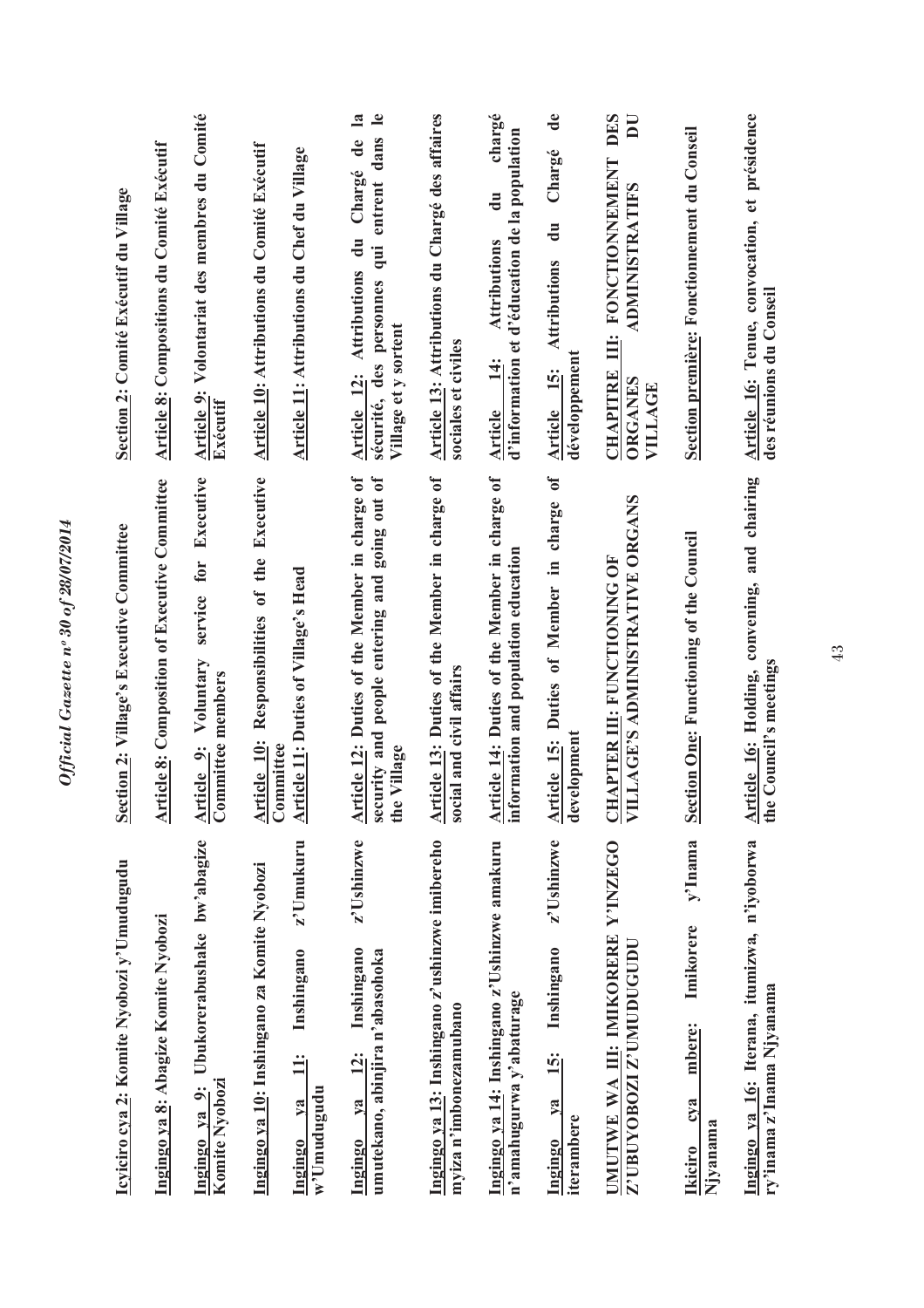| <b>Article 17: Quorum</b>                                     | Article 18: Prise de décisions     | Article 19: Périodicité et du lieu des réunions<br>Section 2: Fonctionnement du Comite Exécutif | <b>Article 20: Quorum</b><br>du Comite Exécutif                                                        | Article 21: Présidence de la réunion et la prise                            | de décisions | <b>Article 22: Rapport</b>   | <b>CHAPITRE IV: DISPOSITIONS DIVERSES</b><br>ET FINALES             | Article 23: Réunion avec les Chefs des Villages | Article 24: Sensibilisation d'un résidant du<br>Village à s'amender           | Article 25: Autorités chargées de l'exécution du<br>présent arrêté            | <b>Article 26: Disposition abrogatoire</b>                                        | Article 27: Entrée en vigueur du présent arrêté                              |
|---------------------------------------------------------------|------------------------------------|-------------------------------------------------------------------------------------------------|--------------------------------------------------------------------------------------------------------|-----------------------------------------------------------------------------|--------------|------------------------------|---------------------------------------------------------------------|-------------------------------------------------|-------------------------------------------------------------------------------|-------------------------------------------------------------------------------|-----------------------------------------------------------------------------------|------------------------------------------------------------------------------|
| <b>Article 17: Quorum</b>                                     | <b>Article 18: Decision-making</b> | Executive<br>the<br>$\mathfrak{b}$<br>Functioning<br>Section 2:<br>Committee                    | <b>Article 19:</b> Frequency and venue of Executive<br>Committee meetings<br><b>Article 20: Quorum</b> | Article 21: Chairing meetings and decision-                                 | making       | <b>Article 22: Reporting</b> | HAPTER IV: MISCELLANEOUS AND<br>NAL PROVISIONS<br>U<br>$\mathbf{E}$ | Article 23: Meeting with Village's Heads        | Village's resident<br>Article 24: Sensitising a<br>about mending his/her ways | of the<br>Article 25: Authorities responsible<br>implementation of this Order | <b>Article 26: Repealing provisions</b>                                           | <b>Article 27: Commencement</b>                                              |
| Ingingo ya 17: Umubare wa ngombwa kugira<br>ngo inama iterane | Ingingo ya 18: Ifatwa ry'ibyemezo  | Ingingo ya 19: Igihe n'aho inama ya Komite<br>Icyiciro cya 2: Imikorere ya Komite Nyobozi       | Ingingo ya 20: Umubare wa ngombwa kugira<br>Nyobozi iteranira                                          | Ingingo ya 21: Ubuyobozi n'ifatwa ry'ibyemezo<br>ngo Komite Nyobozi iterane |              | Ingingo ya 22: Raporo        | UMUTWE WA IV: INGINGO ZINYURANYE<br><b>N'IZISOZA</b>                | Ingingo ya 23: Inama n'Abakuru b'Imidugudu      | Ingingo ya 24: Kugarura utuye Umudugudu mu<br>nzira iboneye                   | mu<br>gushyira<br>Abashinzwe<br><u>25:</u><br>bikorwa iri teka<br>Ingingo ya  | ry'ingingo<br>Ivanwaho<br>zinyuranyije n'iri teka<br><b>26:</b><br>$1$<br>Ingingo | ritangira<br>teka<br>$\Xi$<br>Igihe<br>27:<br>$ya$<br>gukurikizwa<br>Ingingo |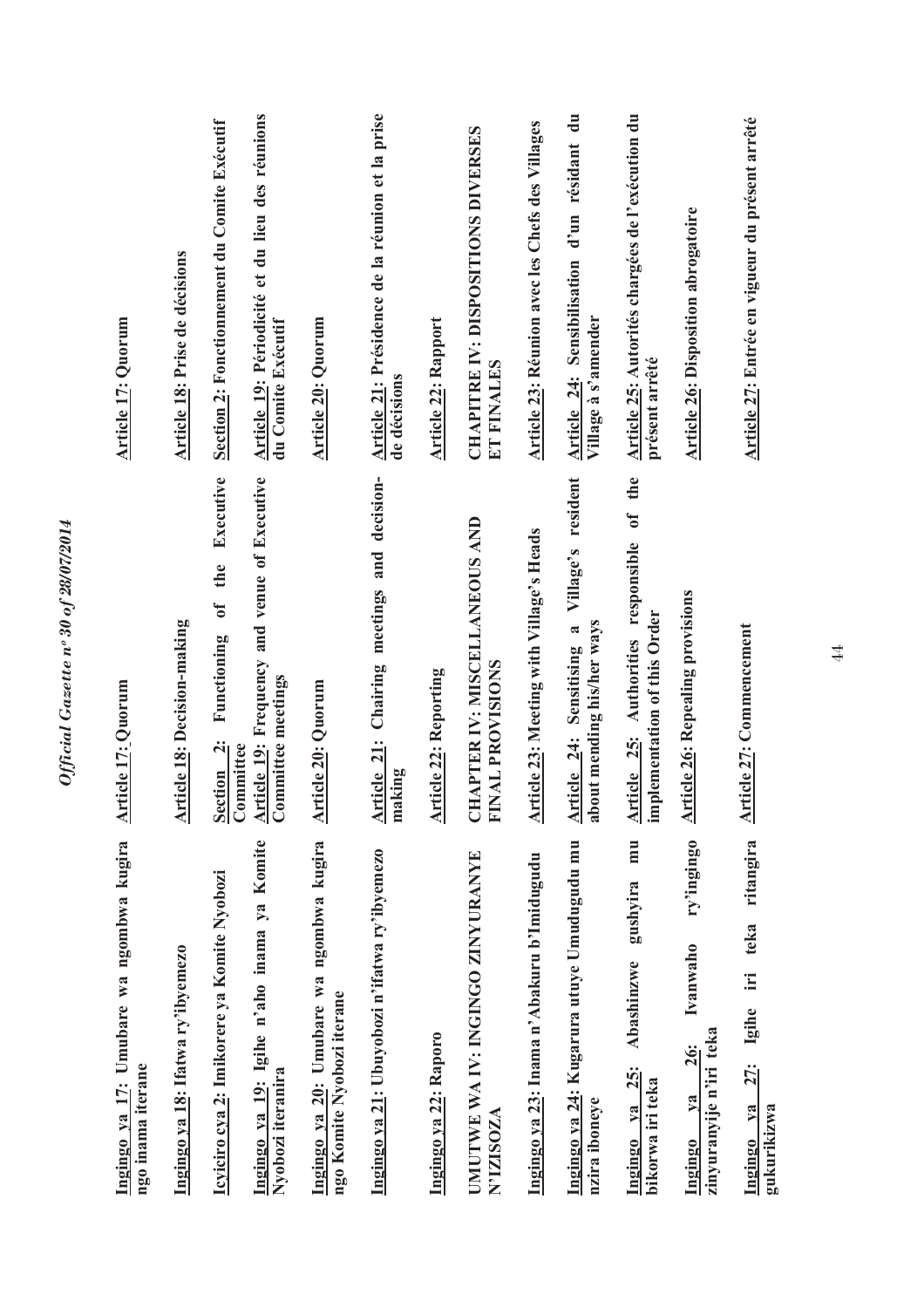| ITEKA RYA PEREZIDA Nº 105/01 RYO KU<br>WA 10/07/2014 RIGENA IMITUNGANYIRIZE<br>N'IMIKORERE BY'INZEGO Z'UBUYOBOZI<br><b>BW'UMUDUGUDU</b>                                                                | Ŏ<br>ORGANISATION AND FUNCTIONING OF<br>THE ADMINSITRATIVE ORGANS OF THE<br>THE<br>N°105/01<br><b>DETERMINING</b><br>ORDER<br>ESIDENTIAL<br>10/07/2014<br><b>LLAGE</b><br>PR<br>買 | DU<br><b>ORGANISATION ET</b><br>ORGANES<br>$N^{\circ}105/01$<br>ADMINISTRATIFS DU VILLAGE<br>DES<br>PRESIDENTIEL<br>10/07/2014 PORTANT<br><b>FONCTIONNEMENT</b><br><b>ARRETE</b> |
|--------------------------------------------------------------------------------------------------------------------------------------------------------------------------------------------------------|-----------------------------------------------------------------------------------------------------------------------------------------------------------------------------------|----------------------------------------------------------------------------------------------------------------------------------------------------------------------------------|
| Twebwe, KAGAME Paul,<br>Perezida wa Repubulika;                                                                                                                                                        | President of the Republic;<br>We, KAGAME Paul,                                                                                                                                    | Président de la République;<br>Nous, KAGAME Paul,                                                                                                                                |
| Dushingiye ku Itegeko Nshinga rya Repubulika y'u<br>Rwanda ryo kuwa 04 Kamena 2003 nk'uko<br>ryavuguruwe kugeza ubu, cyane cyane mu ngingo<br>zaryo, iya 112, iya 121 n'iya 201;                       | Pursuant to the Constitution of the Republic of<br>Rwanda of 04 June 2013 as amended to date,<br>especially in Articles 112, 121 and 201;                                         | Vu la Constitution de la République du Rwanda<br>du 04 juin 2003 telle que révisée à ce jour,<br>spécialement en ses articles 112, 121 et 201;                                   |
| Dushingiye ku Itegeko n° 87/2013 ryo kuwa<br>11/09/2013 rigena imitunganyirize n'imikorere<br>zegerejwe<br>abaturage, cyane cyane mu ngingo yaryo ya 219;<br>$z'$ Imitegekere $y'$ Igihugu<br>y'Inzego | determining the organization and functioning of<br>Pursuant to Law $n^{\circ}$ 87/2013 of 11/09/2013<br>decentralized administrative entities, especially in<br>Article 219;      | Vu la Loi nº 87/2013 du 11/09/2013 déterminant<br>l'organisation et le fonctionnement des entités<br>décentralisées, spécialement en<br>administratives<br>son article 219;      |
| Bisabwe na Minisitiri w'Ubutegetsi bw'lgihugu;                                                                                                                                                         | Upon proposal by the Minister in charge of Local<br>Government;                                                                                                                   | Sur proposition du Ministre de l'Administration<br>Locale;                                                                                                                       |
| Inama y'Abaminisitiri yateranye kuwa 28/03/2014<br>imaze kubisuzuma no kubyemeza;                                                                                                                      | After consideration and approval by the Cabinet,<br>in its session of $28/03/2014$                                                                                                | Conseil des<br>Après examen et adoption par le<br>Ministres en sa séance du 28/03/2014                                                                                           |
| <b>TWATEGETSE KANDI DUTEGETSE:</b>                                                                                                                                                                     | VE ORDERED AND HEREBY ORDER:<br>$H\Lambda$                                                                                                                                        | AVONS ARRETE ET ARRETONS:                                                                                                                                                        |
| <b>INGINGO</b><br>MBERE:<br><b>NA</b><br><b>RUSANGE</b><br><b>UMUTWE</b>                                                                                                                               | APTER ONE: GENERAL PROVISIONS<br>E                                                                                                                                                | <b>CHAPITRE PREMIER: DISPOSITIONS</b><br>GENERALES                                                                                                                               |
| Ingingo ya mbere: Icyo iri teka rigamije                                                                                                                                                               | <b>Article One: Purpose of this Order</b>                                                                                                                                         | Article premier: Objet de l'arrêté                                                                                                                                               |
| Iri teka rigena imitunganyirize n'imikorere<br>by'inzego z'ubuyobozi by'Umudugudu.                                                                                                                     | functioning of the administrative organs of the<br>This Oder determines the organisation and<br>Village.                                                                          | J<br>$\ddot{\vec{a}}$<br>fonctionnement des organes d'administration<br>organisation<br>porte<br>arrêté<br>présent<br>Village.<br>$\mathfrak{a}$                                 |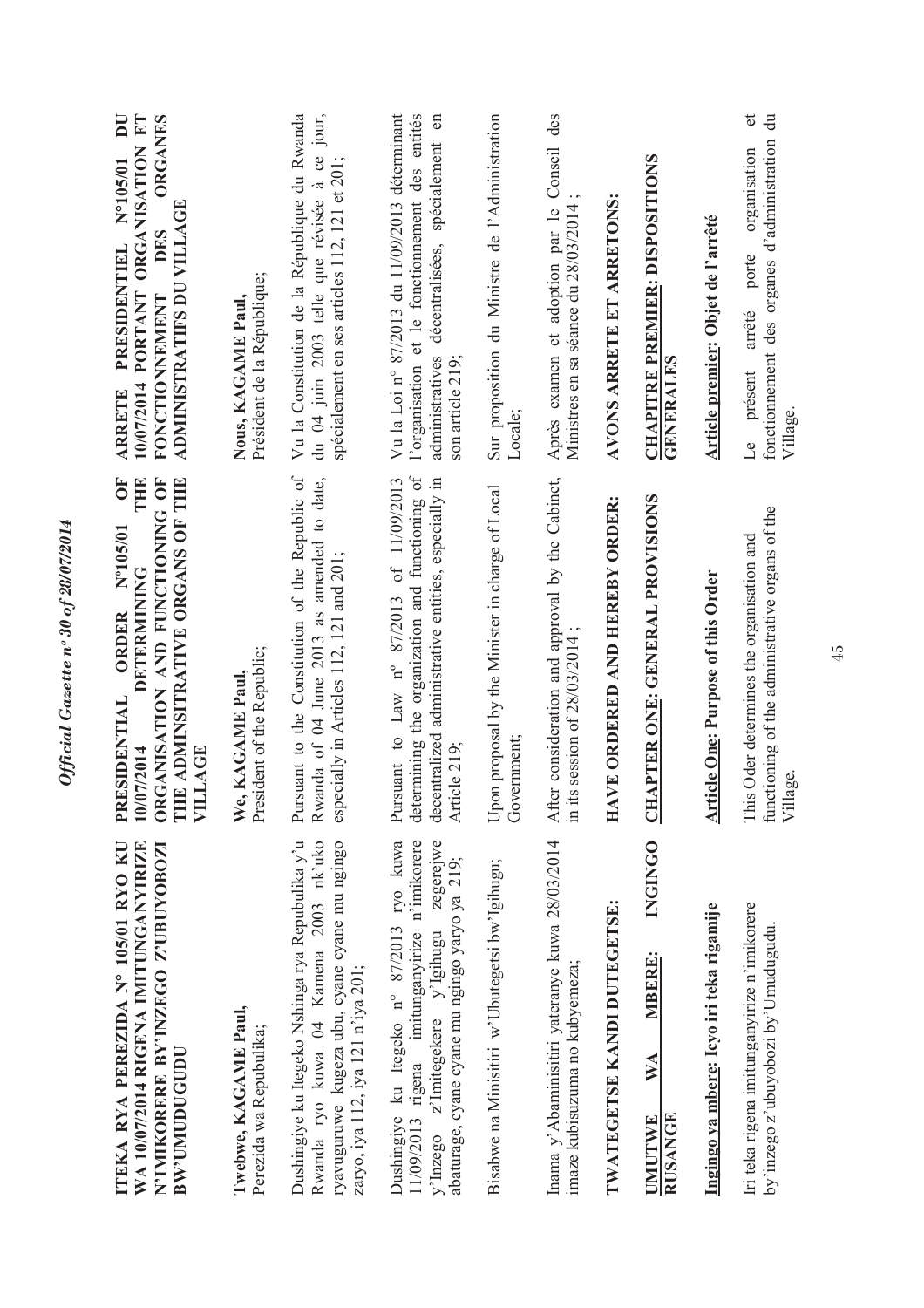|                  | Ingingo ya 2: Ishingano rusange y'Umudugudu                                                                                                                                    | rticle 2: General duties of the Village<br>ୡ                                                                                                                                                                                    | Article 2: Attributions générales du Village                                                                                                                                                                                                       |
|------------------|--------------------------------------------------------------------------------------------------------------------------------------------------------------------------------|---------------------------------------------------------------------------------------------------------------------------------------------------------------------------------------------------------------------------------|----------------------------------------------------------------------------------------------------------------------------------------------------------------------------------------------------------------------------------------------------|
|                  | shingiro<br>ry'ubukangurambaga n'ubusabane bw'abaturage.<br>urwego<br>$\overline{\mathbf{u}}$<br>Umudugudu                                                                     | for<br>mobilisation and interaction of the population.<br>unit<br>shall be the basic<br>Village<br>The                                                                                                                          | Le Village est l'organe de base de mobilisation et<br>d'interaction de la population                                                                                                                                                               |
|                  | Umudugudu ni urwego kandi abaturage bagiramo<br>uruhare mu buryo butaziguye mu iterambere ryabo.                                                                               | entity in which the<br>their<br>$\overline{c}$<br>directly<br>shall be an<br>participate<br>The Village<br>development<br>population                                                                                            | entité dans laquelle la<br>son<br>à<br>directement<br>participe<br>est une<br>développement.<br>Le Village<br>population                                                                                                                           |
|                  | Ingingo ya 3: Inshingano zihariye z'Umudugudu                                                                                                                                  | Article 3: Special responsibilities of the Village                                                                                                                                                                              | Article 3: Attributions particulières du Village                                                                                                                                                                                                   |
| bikurikira:      | $\ddot{b}$<br>by'umwihariko<br>ushinzwe<br>Umudugudu                                                                                                                           | The Village shall have the following special<br>responsibilities:                                                                                                                                                               | particulières<br>attributions<br>les<br>a<br>Village<br>suivantes:<br>Le                                                                                                                                                                           |
|                  | v'ibanze<br>igashyikirizwa inzego zishinzwe kuyibika;<br>imibare<br>1° kwegeranya                                                                                              | to gather basic data to be submitted to the<br>organs in charge of conserving them;<br>$\frac{1}{\sqrt{2}}$                                                                                                                     | á<br>organes chargés de leur<br>collecter les données chiffrées de base<br>soumettre aux<br>conservation;<br>$\frac{1}{1}$                                                                                                                         |
| $\frac{1}{2}$    | gukemura<br>100<br>mutekano<br>amakimbirane;<br>$k$ u<br>kwita                                                                                                                 | to ensure security and resolve conflicts;<br>$\overline{\Omega}$                                                                                                                                                                | assurer la sécurité et résoudre les conflits;<br>$\overset{\circ}{\sim}$                                                                                                                                                                           |
| $\frac{1}{3}$    | gahunda za Leta, gushishikariza abaturage<br>amakuru nyayo kuri<br>kuzishyira mu bikorwa no gukusanya<br>amakuru kuri izo gahunda agashyikirizwa<br>guha abaturage<br>Akagari; | to provide the population with reliable<br>information about national programmes;<br>urge the population to implement them<br>such<br>programmes and submit them to the Cell;<br>gather information about<br>and<br>$3^{\circ}$ | donner à la population les informations<br>ces programmes et les soumettre à la<br>ceuvre et rassembler les informations sur<br>fiables sur les programmes nationaux,<br>exhorter la population à les mettre en<br>Cellule;<br>$\int_{0}^{\infty}$ |
| $\frac{1}{4}$    | gukurikirana no gusuzuma imihigo ya buri<br>imihigo<br>gutegura<br>$\overline{\mathbf{a}}$<br>y'Umudugudu;<br>muryango                                                         | to follow up and assess performance<br>contracts for each family and prepare<br>performance contracts for the Village;<br>$\frac{6}{4}$                                                                                         | faire le suivi et l'évaluation des contrats<br>$\sigma$<br>préparer les contrats de performance du<br>de performance pour chaque famille<br>Village;<br>$\frac{1}{4}$                                                                              |
| 50               | abaturage bajijjutse<br>kandi bafite imico myiza y'ubufatanye<br>guharanira kugira                                                                                             | educated<br>good<br>collaboration and concord;<br>$\sim$<br>towards having<br>characterised<br>practices of<br>population<br>work<br>$\overline{c}$<br>$5^{\circ}$                                                              | population<br>par les bonnes<br>pratiques de collaboration et de concorde;<br>une<br>caractérisée<br>avoir<br>à<br>s'employer<br>éduquée,<br>$\mathcal{S}^{\circ}$                                                                                 |
| $\delta^{\circ}$ | gushishikariza abaturage gukunda Igihugu;                                                                                                                                      | to urge the population to be patriotic;<br>$\delta^{\circ}$                                                                                                                                                                     | exhorter la population au patriotisme;<br>$6^\circ$                                                                                                                                                                                                |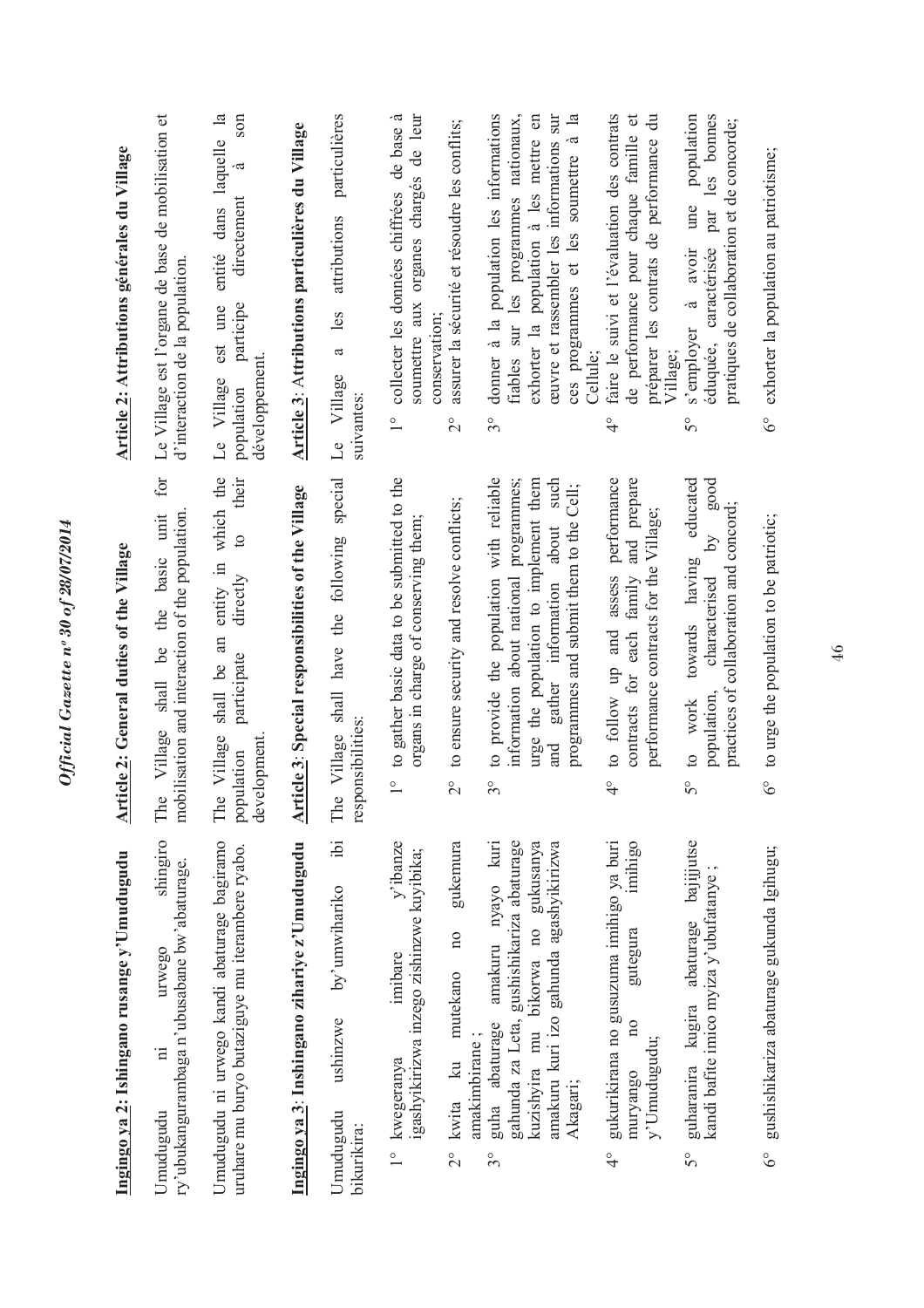| d'autres<br>organes<br>problèmes lui délégués par les<br>$\sup$<br>décisions<br>supérieurs hiérarchiques<br>prendre les<br>$7^{\circ}$<br>to take decisions on other issues delegated | DES<br>$\overline{\mathbf{D}}$<br><b>ORGANISATION</b><br><b>ADMINISTRATIFS</b><br>$\ddot{=}$<br><b>CHAPITRE</b><br><b>ORGANES</b><br>VILLAGE | Article 4: Organes administratifs du Village | Le village est dirigé par deux (2) organes suivants:                        | 1° le Conseil;     | 2° le Comité Exécutif.                    | Section première: Conseil du Village                                 | <b>Article 5: Composition du Conseil</b>     | Le Conseil du Village est composé de tous les<br>habitants du Village, âgés d'au moins dix-huit<br>$(18)$ ans                          | Article 6: Compétences du Conseil           | Le Conseil du Village est l'organe suprême du<br>questions<br>Village. Il délibère sur toutes les<br>relatives aux attributions du Village.<br>Village's Council shall be the Village's | Le Conseil du Village élit les membres du Comité<br>Exécutif du Village et les démet de leurs fonctions<br>s'ils ne s'acquittent pas convenablement de leurs<br>them of their duties in case they do not properly |
|---------------------------------------------------------------------------------------------------------------------------------------------------------------------------------------|----------------------------------------------------------------------------------------------------------------------------------------------|----------------------------------------------|-----------------------------------------------------------------------------|--------------------|-------------------------------------------|----------------------------------------------------------------------|----------------------------------------------|----------------------------------------------------------------------------------------------------------------------------------------|---------------------------------------------|-----------------------------------------------------------------------------------------------------------------------------------------------------------------------------------------|-------------------------------------------------------------------------------------------------------------------------------------------------------------------------------------------------------------------|
| to it by superior organs<br>$7^{\circ}$                                                                                                                                               | APTER II: ORGANISATION OF THE<br>LAGE'S ADMINISTRATIVE ORGANS<br><b>ED</b><br>ĮЦ                                                             | Article 4: Village's administrative organs   | Village shall be led by two (2) following<br>organs:<br>The                 | 1° the Council;    | the Executive Committee.<br>$\frac{1}{2}$ | Section One: Council of the Village                                  | <b>Article 5: Composition of the Council</b> | The Council shall be made up of all the Village's<br>residents, aged at least eighteen (18) years old                                  | <b>Article 6: Competence of the Council</b> | supreme organ. It deliberates on all issues relating<br>to the Village's duties.<br>The                                                                                                 | Village's Council shall elect the members of<br>Village's Executive Committee and relieve<br>the<br>The                                                                                                           |
| gufata ibyemezo ku bindi bibazo waherewe<br>ububasha n'inzego ziwukuriye<br>$7^{\circ}$                                                                                               | IMITUNGANYIRIZE<br>Y'INZEGO Z'UBUYOBOZI Z'UMUDUGUDU<br>WA II:<br><b>UMUTWE</b>                                                               | Ingingo ya 4: Inzego z'ubuyobozi z'Umudugudu | $\widehat{c}$<br>ebyiri<br>n'inzego<br>uyoborwa<br>Umudugudu<br>zikurikira: | 1° Inama Njyanama; | 2° Komite Nyobozi.                        | Njyanama<br>Inama<br>mbere:<br>cva<br>y'Umudugudu<br><b>Icviciro</b> | Ingingo ya 5: Abagize Inama Njyanama         | igizwe<br>n'abaturage bose batuye Umudugudu bafite nibura<br>imyaka cumi n'umunani (18) y'amavuko.<br>y'Umudugudu<br>Njyanama<br>Inama | Ingingo ya 6: Ububasha bw'Inama Njyanama    | Inama Njyanama y'Umudugudu ni urwego rukuru<br>rw'Umudugudu. Rufata ibyemezo ku ngingo zose<br>zijyanye n'inshingano z'Umudugudu.                                                       | abagize<br>kandi<br>ikabavanaho iyo badatunganya inshingano zabo<br>Inama Njyanama y'Umudugudu itora<br>y'Umudugudu<br>Nyobozi<br>Komite                                                                          |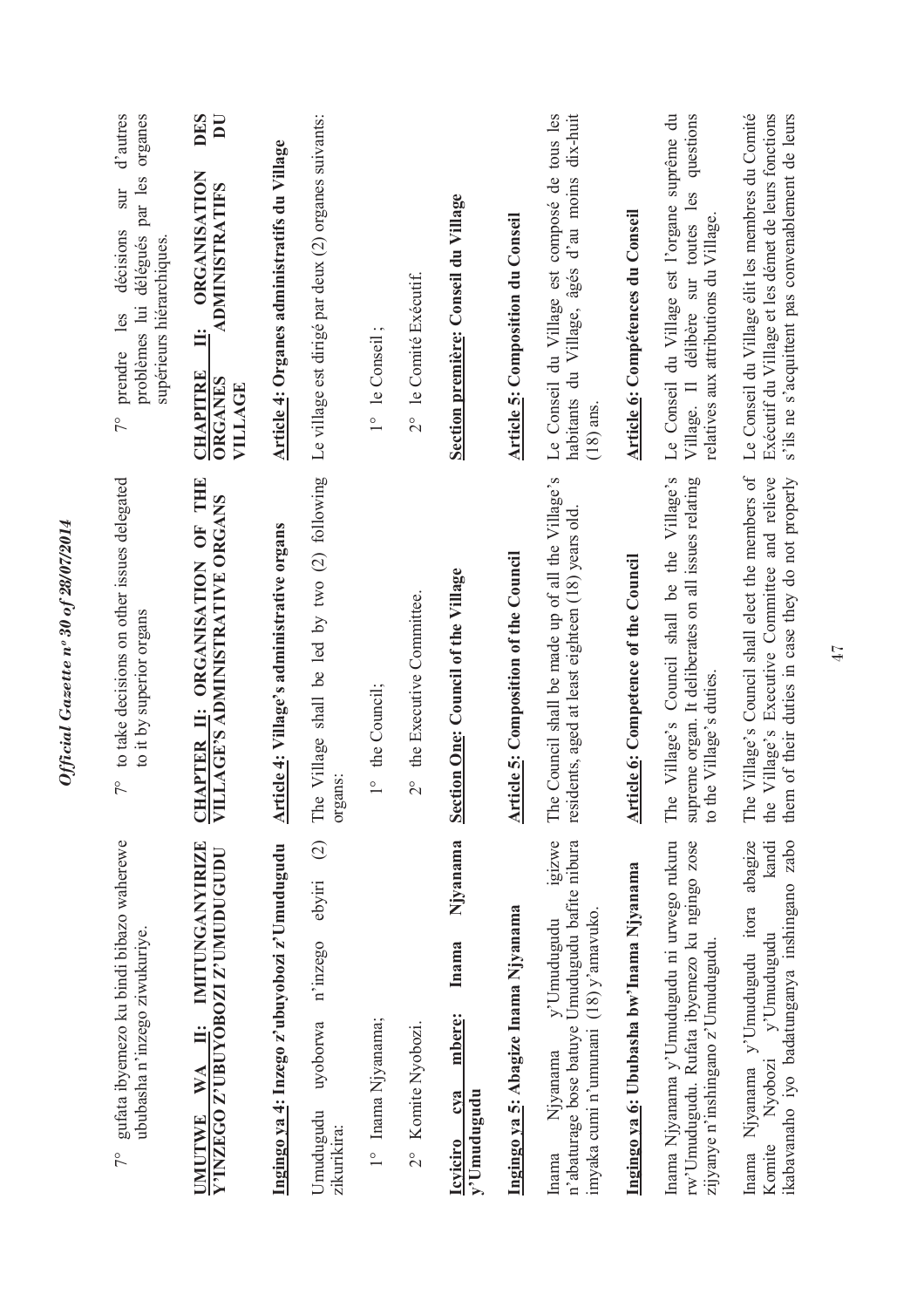| démettre de ses fonctions un membre du Comité<br>tâches, s'ils sont complices dans une affaire<br>quelconque et s'il est établi qu'ils sont à la base<br>des conflits dans le Village. Le Conseil peut<br>Exécutif si celui-ci ne s'acquitte pas de ses<br>attributions | Article 7: Validité des décisions du Conseil          | Les décisions prises par le Conseil du Village ne<br>doivent pas être en contradiction avec les lois, les<br>arrêtés, les règlements d'ordre général ou les<br>par les organes supérieurs<br>décisions prises<br>hiérarchiques   | Toutes les décisions prises en contradiction avec<br>les dispositions de l'alinéa premier du présent<br>article ne sont pas valables | Section 2: Comité Exécutif du Village      | <b>Article 8: Compositions du Comité Exécutif</b>    | Le Comité Exécutif du Village est composé de<br>cinq (5) membres suivants<br>be            | 1° le Chef du Village;                  | 2° le chargé de la sécurité, des personnes qui<br>entrent dans le Village et y sortent;<br>people        | 3° le chargé des affaires sociales et civiles;                           | 4° le chargé d'information et d'éducation de<br>and            |
|-------------------------------------------------------------------------------------------------------------------------------------------------------------------------------------------------------------------------------------------------------------------------|-------------------------------------------------------|----------------------------------------------------------------------------------------------------------------------------------------------------------------------------------------------------------------------------------|--------------------------------------------------------------------------------------------------------------------------------------|--------------------------------------------|------------------------------------------------------|--------------------------------------------------------------------------------------------|-----------------------------------------|----------------------------------------------------------------------------------------------------------|--------------------------------------------------------------------------|----------------------------------------------------------------|
| discharge their tasks, are accomplices in a given<br>case, and where it is established that they are the<br>may relieve of he/she duties any Executive<br>source of conflicts in the Village. The Council<br>Committee member who does not discharge their<br>duties    | rticle 7: Validity of decisions of the Council<br>ᆌ   | The decisions taken by the Village's Council shall<br>not be in contradiction with laws, orders, general<br>regulations or even decisions taken by superior<br>organs.                                                           | All the decisions made, in contradiction with the<br>provisions of Paragraph One of this Article are not<br>valid.                   | Section 2: Village's Executive Committee   | <b>Article 8: Composition of Executive Committee</b> | Committee shall<br>comprised of the following five (5) members:<br>The Village's Executive | Village's Head;<br>$\frac{1}{\sqrt{2}}$ | charge of security and<br>entering and going out of the Village;<br>Member in<br>$\overset{\circ}{\sim}$ | Member in charge of social and civil affairs;<br>$\frac{1}{3}$           | of information<br>charge<br>$\Xi$ .<br>Member<br>$\frac{1}{4}$ |
| uko bikwiye cyangwa iyo habaye ubufatanyacyaha<br>ndetse n'iyo bigaragara ko ari bo ntandaro<br>y'amakimbirane mu Mudugudu. Inama Njyanama<br>ishobora kuvanaho umwe mu bagize Komite<br>Nyobozi iyo atarangiza inshingano ze.                                          | Ingingo ya 7: Agaciro k'ibyemezo by'Inama<br>Njyanama | Njyanama<br>kunyuranya<br>amabwiriza<br>rusange, ndetse n'ibyemezo byafashwe n'inzego<br>amateka cyangwa<br>n'Inama<br>ntibigomba<br>zisumbuye zibifitiye ububasha.<br>bifatwa<br>v'Umudugudu<br>n'amategeko,<br><b>lbyemezo</b> | binyuranyije<br>n'ibiteganywa mu gika cya mbere cy'iyi ngingo nta<br>byafashwe<br>byose<br>gaciro biba bifite.<br>lbyemezo           | Icyiciro cya 2: Komite Nyobozi y'Umudugudu | Ingingo ya 8: Abagize Komite Nyobozi                 | Komite Nyobozi y'Umudugudu igizwe n'abantu<br>batanu (5) bakurikira:                       | 1° Umukuru w'Umudugudu;                 | Ushinzwe umutekano, abinjira n'abasohoka mu<br>Mudugudu;<br>$\frac{1}{2}$                                | y'abaturage<br>myiza<br>imibereho<br>n'imbonezamubano;<br>Ushinzwe<br>30 | Ushinzwe amakuru no kujijura abaturage;<br>$\frac{1}{4}$       |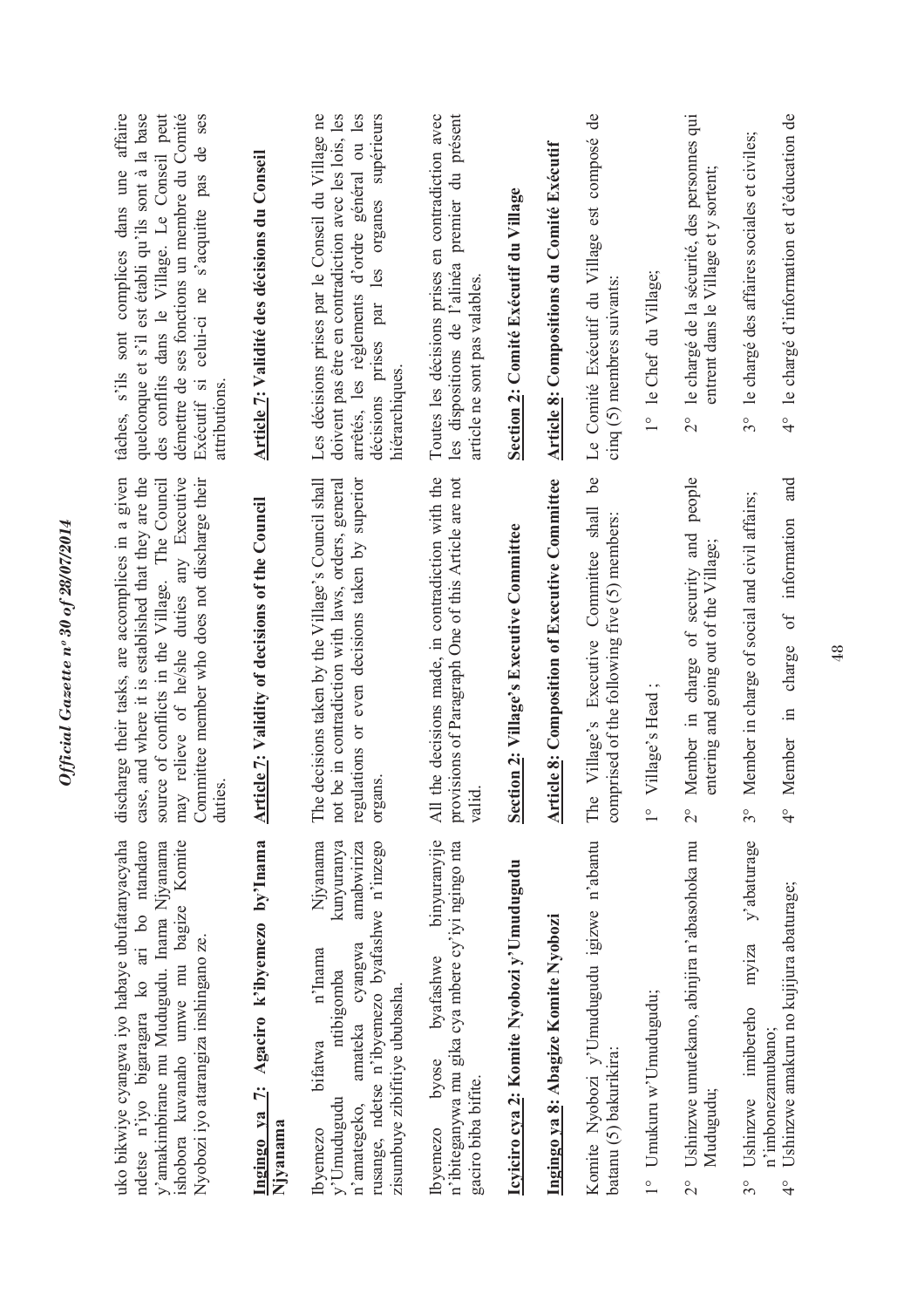|                  |                                                                                                                                                                                                                        | population education;                                                                                                                                                                                                                                   | la population;                                                                                                                                                                                                                   |
|------------------|------------------------------------------------------------------------------------------------------------------------------------------------------------------------------------------------------------------------|---------------------------------------------------------------------------------------------------------------------------------------------------------------------------------------------------------------------------------------------------------|----------------------------------------------------------------------------------------------------------------------------------------------------------------------------------------------------------------------------------|
| 50               | Ushinzwe iterambere.                                                                                                                                                                                                   | Member in charge of development.<br>$5^{\circ}$                                                                                                                                                                                                         | 5° le chargé de développement.                                                                                                                                                                                                   |
|                  | Ingingo ya 9: Ubukorerabushake bw'abagize<br>Komite Nyobozi                                                                                                                                                            | Executive<br>service for<br>Voluntary<br>Committee members<br>Article 9:                                                                                                                                                                                | Article 9: Volontariat des membres du Comité<br>Exécutif                                                                                                                                                                         |
|                  | rwego<br>bakora<br>abaturage mu rwego rw'imiyoborere n'imibereho<br>imbere<br>imbere no guteza<br>$\mathbb{R}$<br>abakorerabushake<br>Nyobozi<br>kwiteza<br>Komite<br>rw'Umudugudu ni<br>bagamije<br>Abagize<br>myıza. | self-<br>of the<br>good<br>Executive Committee members at Village level<br>shall work on voluntary basis for their<br>$\sigma$ f<br>development<br>framework<br>governance and better welfare.<br>the<br>the<br>and<br>population within<br>development | Les membres du Comité Exécutif au niveau du<br>auto-développement et le développement de la<br>population dans le cadre de la bonne gouvernance<br>Village sont des volontaires œuvrant pour leur<br>et d'un bien-être meilleur. |
|                  | Ingingo ya 10: Inshingano za Komite Nyobozi                                                                                                                                                                            | Article 10: Responsibilities of the Executive<br>Committee                                                                                                                                                                                              | Article 10: Attributions du Comité Exécutif                                                                                                                                                                                      |
|                  | Komite Nyobozi y'Umudugudu ifite inshingano<br>zikurikira:                                                                                                                                                             | The Village's Executive Committee shall have the<br>lowing responsibilities:<br>E                                                                                                                                                                       | Les attributions du Comité Exécutif du Village<br>sont les suivantes:                                                                                                                                                            |
|                  | $\mathbb{E}$<br>1° kwita ku bukangurambaga bushingiye<br>burere mboneragihugu n'amakuru nyayo;                                                                                                                         | to work towards sensitization based on civic<br>education and reliable information;<br>$\frac{1}{\sqrt{2}}$                                                                                                                                             | sur<br>l'éducation civique et les informations fiables;<br>s'employer à la sensibilisation basée<br>$\frac{1}{1}$                                                                                                                |
| $\frac{1}{2}$    | gukangurira abaturage guhora baharanira kuba<br>inyangamugayo;                                                                                                                                                         | to encourage the population to continue to<br>promote integrity;<br>$\overset{\circ}{\sim}$                                                                                                                                                             | de<br>encourager la population à continuer<br>promouvoir l'intégrité;<br>$\frac{1}{2}$                                                                                                                                           |
| $3^{\circ}$      | w'abatuye<br>umutekano<br>kubungabunga<br>Umudugudu;                                                                                                                                                                   | Village's<br>of the<br>security<br>the<br>ensure<br>residents;<br>$\mathbf{c}$<br>$\mathcal{S}^{\circ}$                                                                                                                                                 | assurer la sécurité des résidents du Village ;<br>$\mathcal{S}^{\circ}$                                                                                                                                                          |
| $\frac{1}{4}$    | gukusanya amakuru ku byaha byakozwe;                                                                                                                                                                                   | to collect crime information;<br>$\frac{1}{4}$                                                                                                                                                                                                          | crimes<br>sur les<br>informations<br>les<br>collecter<br>$\frac{1}{4}$                                                                                                                                                           |
| $5^{\circ}$      | $Z\overline{a}$<br>gukangurira abaturage kwitabira gahunda<br>Leta;                                                                                                                                                    | $\Xi$<br>to urge the population to participate<br>government programmes<br>$\mathcal{S}^{\circ}$                                                                                                                                                        | aux<br>participer<br>programmes du Gouvernement;<br>population à<br>exhorter la<br>commus;<br>$5^{\circ}$                                                                                                                        |
| $\delta^{\circ}$ | gufasha Akagari kubona imibare fatizo;                                                                                                                                                                                 | to help the Cell to get basic data;<br>$\delta^{\circ}$                                                                                                                                                                                                 | aider la Cellule à obtenir les données chiffrées<br>de base;<br>$6^\circ$                                                                                                                                                        |

Official Gazette nº 30 of 28/07/2014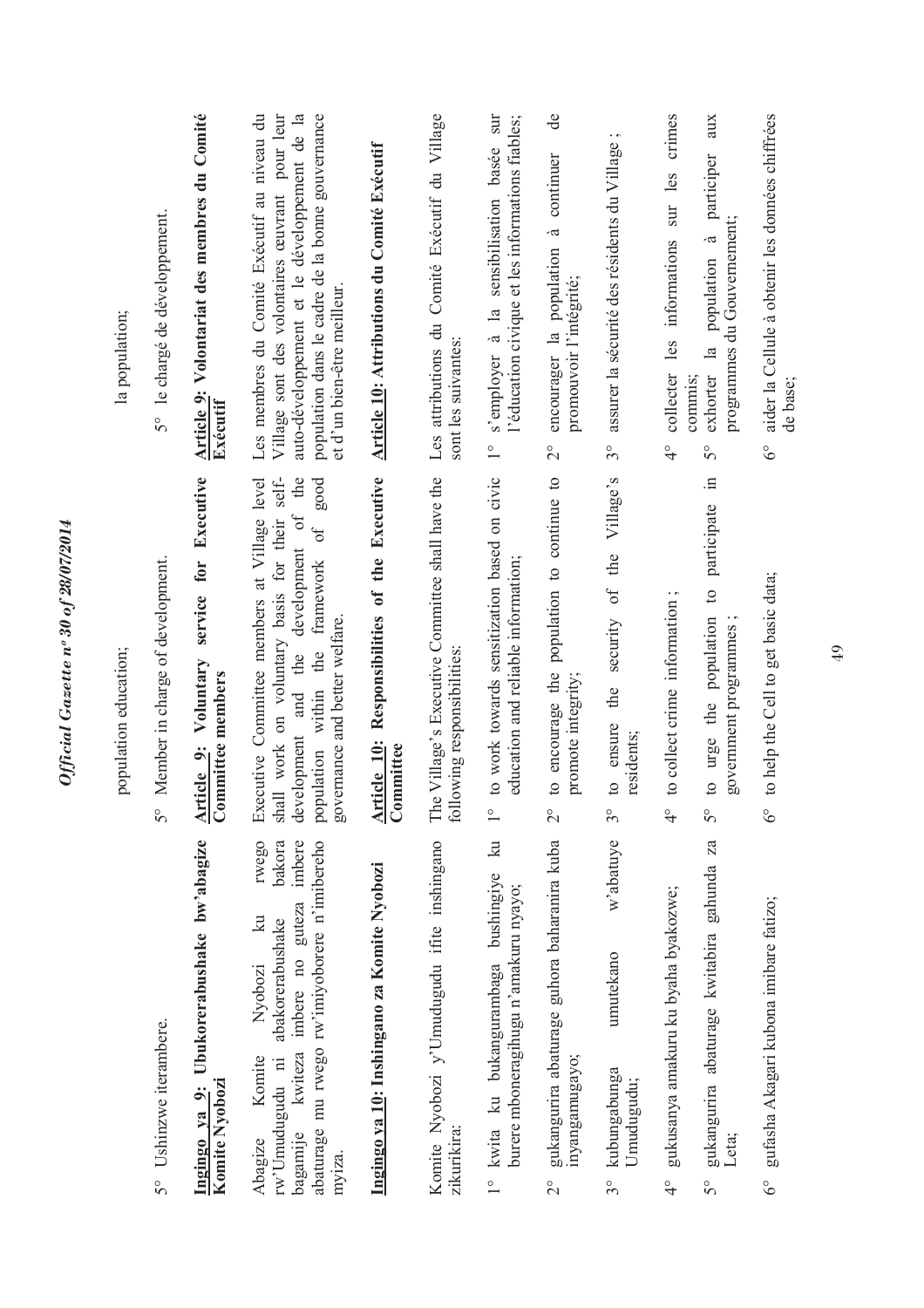| de<br>ਰੋ<br>promouvoir la culture de la concorde et<br>habitants<br>les<br>entre<br>bonnes relations<br>$\sqrt{2}$<br>to promote the culture of concord and good<br>relations among the Village's residents | sensibiliser la population aux programmes de<br>planning familial;<br>Village<br>$8^{\circ}$<br>about family<br>population<br>planning programmes;<br>sensitise the | à<br>sensibiliser la population à la prévention et<br>la lutte contre les épidémies<br>$\delta$<br>the<br>prevention of and fight against epidemics;<br>about<br>population<br>the | aux<br>l'adhésion<br>$\ddot{\sigma}$<br>10° sensibiliser la population<br>mutuelles de santé;<br>the<br>insurance<br>about<br>mutual health<br>population<br>the<br>$\Omega$ | scolarisation<br>$\frac{a}{a}$ la<br>11° sensibiliser la population<br>régulière de leurs enfants;<br>their<br>about<br>children's sustainable schooling<br>population<br>sensitise the | 12° sensibiliser les familles à la bonne entente<br>des<br>dans les familles et les encourager à s'occuper<br>de l'éducation formelle et informelle<br>enfants;<br>to sensitize families about harmony within<br>families and encourage them to be in charge<br>informal<br>and<br>formal<br>children's | 13° lutter contre les violences et les injustices au<br>sein des familles;<br>° to fight against violence and injustice within | solidarité<br>collective afin de résoudre elle-même les<br>problèmes de pauvreté auxquels elle pourrait<br>$\ddot{a}$ la<br>population<br>14° sensibiliser la<br>être confrontée;<br>to sensitise the population about collective<br>solidarity to solve the problems of poverty | 15° assurer le bon entretien des infrastructures;<br>$^{\circ}$ to ensure the maintenance of infrastructure; | $\cdot$ $\sim$<br>16° lutter contre la paresse et le vagabondage<br><sup>o</sup> to fight against laziness and vagrancy; |                                                   |
|-------------------------------------------------------------------------------------------------------------------------------------------------------------------------------------------------------------|---------------------------------------------------------------------------------------------------------------------------------------------------------------------|------------------------------------------------------------------------------------------------------------------------------------------------------------------------------------|------------------------------------------------------------------------------------------------------------------------------------------------------------------------------|-----------------------------------------------------------------------------------------------------------------------------------------------------------------------------------------|---------------------------------------------------------------------------------------------------------------------------------------------------------------------------------------------------------------------------------------------------------------------------------------------------------|--------------------------------------------------------------------------------------------------------------------------------|----------------------------------------------------------------------------------------------------------------------------------------------------------------------------------------------------------------------------------------------------------------------------------|--------------------------------------------------------------------------------------------------------------|--------------------------------------------------------------------------------------------------------------------------|---------------------------------------------------|
| $\zeta$                                                                                                                                                                                                     | $\overline{c}$<br>$8^{\circ}$                                                                                                                                       | sensitise<br>$\Omega$<br>$\circ$                                                                                                                                                   | sensitise<br>subscription<br>schemes;<br>01 <sub>o</sub><br>$\supseteq$                                                                                                      | $\mathfrak{O}1$ o                                                                                                                                                                       | education<br>of the<br>12                                                                                                                                                                                                                                                                               | families;<br>13                                                                                                                | they are facing<br>$\circ$<br>$\overline{4}$                                                                                                                                                                                                                                     | 15                                                                                                           | 16                                                                                                                       | ° to sensitise the population about hygiene<br>17 |
| 7° kwimakaza umuco w'ubusabane n'imibanire<br>myiza y'abatuye Umudugudu;                                                                                                                                    | gukangurira abaturage kuringaniza imbyaro;<br>$8^{\circ}$                                                                                                           | gukangurira abaturage kwirinda no kurwanya<br>indwara z'ibyorezo;<br>$\delta$                                                                                                      | mu<br>ubwisungane<br>abaturage<br>10° gukangurira<br>kwivuza;                                                                                                                | abana mu<br>11° gukangurira abaturage kohereza<br>mashuri no kuyabagumishamo;                                                                                                           | 12° gushishikariza imiryango kubana neza no kwita<br>ku burezi n'uburere bw'abana;                                                                                                                                                                                                                      | $\overline{m}$<br>n'akarengane<br>ihohoterwa<br>miryango;<br>13° kurwanya                                                      | 14° gukangurira abaturage kwisungana kugira ngo<br>bikemurire ibibazo bw'ubukene;                                                                                                                                                                                                | 15° gufata neza ibikorwa remezo;                                                                             | 16° kurwanya ubunebwe n'ubwomanzi;                                                                                       | 17° gushishikariza abaturage isuku;               |

Official Gazette nº 30 of 28/07/2014 *Official Gazette nᵒ 30 of 28/07/2014*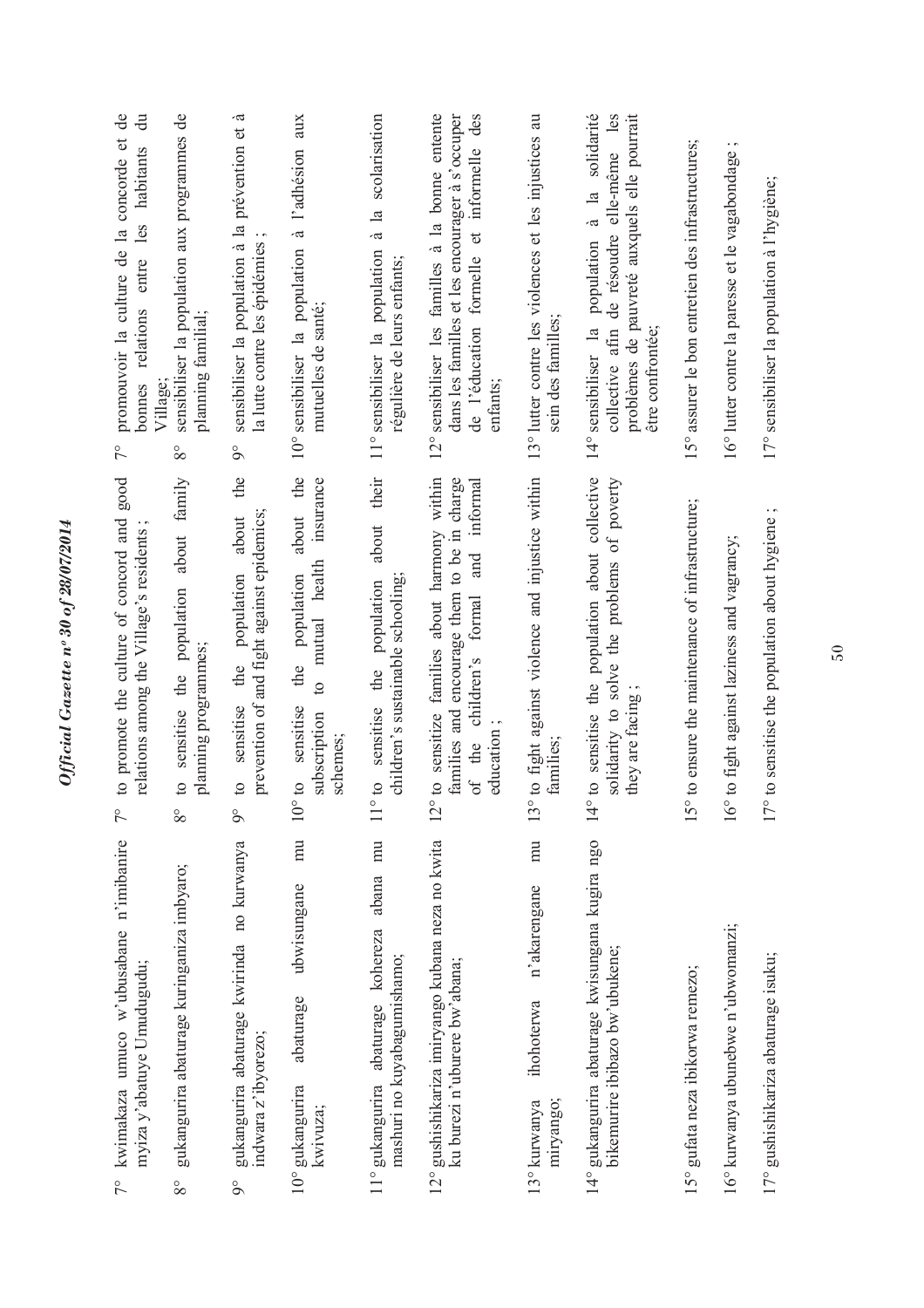|                         | 18° kubungabunga ibidukikije;                                                                                              | 18° to protect environment;                                                                                              | 18° protéger l'environnement;                                                                                                                                            |
|-------------------------|----------------------------------------------------------------------------------------------------------------------------|--------------------------------------------------------------------------------------------------------------------------|--------------------------------------------------------------------------------------------------------------------------------------------------------------------------|
|                         | ibikorwa<br>mu<br>kwibumbwira<br>abaturage<br>$\overline{\text{no}}$<br>by'amajyambere<br>makoperative.<br>19° gukangurira | 19° to sensitise the population about development<br>projects and joining cooperatives                                   | 19° to sensibiliser la population aux projets de<br>aux<br>l'adhésion<br>à<br>$\sigma$<br>développement<br>coopératives.                                                 |
|                         | z'Umukuru<br>Inshingano<br>$\ddot{=}$<br>w'Umudugudu<br>$1$<br>Ingingo                                                     | <b>Article 11: Duties of Village's Head</b>                                                                              | Article 11: Attributions du Chef du Village                                                                                                                              |
|                         | inshingano<br>afite<br>w'Umudugudu<br>zikurikira:<br>Umukuru                                                               | The Village's Head shall have the following<br>duties:                                                                   | Le Chef du Village a les attributions suivantes:                                                                                                                         |
| $\frac{1}{\sqrt{2}}$    | Komite<br>za<br>gutumira no kuyobora inama<br>Nyobozi n'iz'Inama Njyanama;                                                 | to convene and chair Executive Committee<br>and Council of Village;<br>$\frac{1}{\sqrt{2}}$                              | $\ddot{a}$<br>convoquer et présider les réunions<br>Comité Exécutif et celles du Conseil;<br>$\overset{\circ}{\phantom{0}}$                                              |
| $\overset{\circ}{\sim}$ | bikorwa<br>ry'ibyemezo byafashwe n'Inama Njyanama;<br>mu<br>ishvirwa<br>gukurikirana                                       | to follow up the implementation of the<br>decisions from the Council;<br>$\overset{\circ}{\sim}$                         | faire le suivi de la mise en application des<br>décisions prises par le Conseil<br>$\overline{2}^{\circ}$                                                                |
| $3^{\circ}$             | gushyira mu bikorwa<br>gahunda za Leta bivuye mu nzego<br>kumenyekanisha no<br>zisumbuye;<br>politiki na                   | to disseminate and implement government<br>superior<br>from<br>policies<br>and<br>programmes<br>organs;<br>$\frac{1}{3}$ | propager et mettre en œuvre les politiques<br>supérieurs<br>gouvernement<br>organes<br>$\vec{a}$<br>programmes<br>des<br>hiérarchiques;<br>provenant<br>đ<br>$3^{\circ}$ |
| ू<br>प                  | n'imibanire<br>kwimakaza umuco w'ubusabane<br>myiza y'abaturage mu Mudugudu;                                               | to promote the culture of concord and good<br>relations among the Village's residents;<br>$\frac{1}{4}$                  | promouvoir la culture de la concorde et de<br>bonnes relations entre les résidents du<br>$\overset{\circ}{4}$                                                            |
| $5^{\circ}$             | kurwanya ihohoterwa n'akarengane;                                                                                          | to fight against violence and injustice;<br>$\overline{5}^{\circ}$                                                       | lutter contre les violences et les injustices;<br>Village;<br>50                                                                                                         |
| $6^\circ$               | kurwanya ubukene n'ubwomanzi;                                                                                              | to fight against poverty and vagrancy;<br>$6^{\circ}$                                                                    | 6° lutter contre la pauvreté et le vagabondage                                                                                                                           |
|                         | 7° kwita ku mbonezamubano n'umuco;                                                                                         | $\cdot$ $\sim$<br>to deal with civil and cultural issues<br>$\frac{1}{2}$                                                | $\mathbf{a}$<br>ප්<br>des affaires civiles et<br>s'occuper<br>culture;<br>$7^{\circ}$                                                                                    |
| $8^{\circ}$             | Nyobozi<br>Komite<br>bya<br>ibikorwa<br>y'Umudugudu;<br>Guhuza                                                             | to coordinate the activities of the Village's<br>Executive Committees;<br>$\rm{8^o}$                                     | Comité<br>$\ddot{a}$<br>activités<br>Exécutif du Village;<br>les<br>coordonner<br>$8^{\circ}$                                                                            |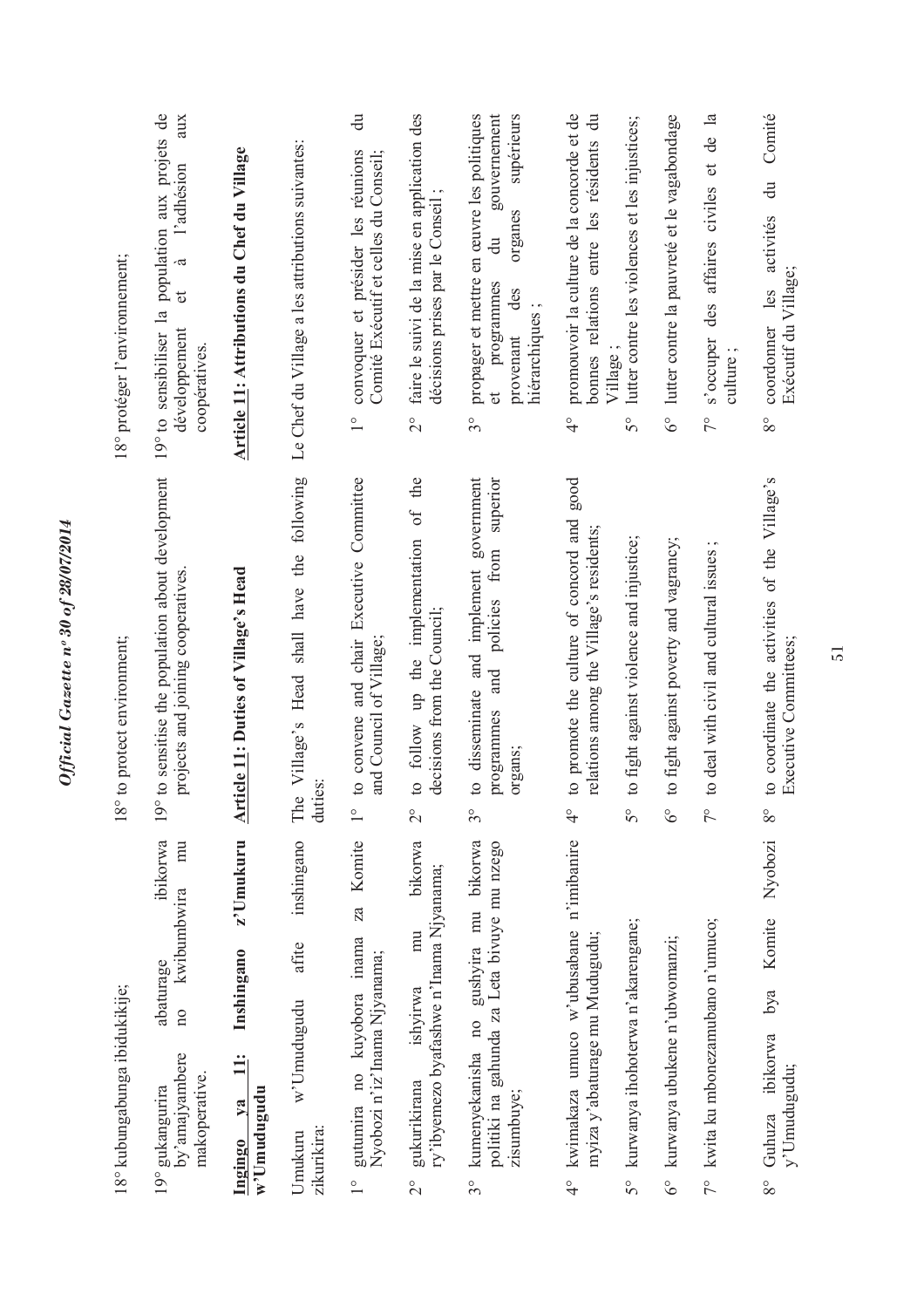| å                       | cyangwa zatumijwe n'Ubuyobozi bwisumbuye;<br>kujya mu nama                              |                                                                  | ziteganywa n'amategeko                              | to participate in meetings provided for by the<br>law or those convened by superior organs;<br>$\delta$                                                          | participer aux réunions prévues par la loi<br>ou convoquées à l'échelon supérieur;<br>$\delta$                                                                                        |
|-------------------------|-----------------------------------------------------------------------------------------|------------------------------------------------------------------|-----------------------------------------------------|------------------------------------------------------------------------------------------------------------------------------------------------------------------|---------------------------------------------------------------------------------------------------------------------------------------------------------------------------------------|
|                         | 10° gutanga raporo y'ibikorwa ku Kagari.                                                |                                                                  |                                                     | 10° to submit activity reports to Cell's authorities                                                                                                             | aux<br>d'activités<br>10° soumettre des rapports<br>autorités de la Cellule.                                                                                                          |
| <b>Ingingo</b>          | umutekano, abinjira n'abasohoka<br>12:<br>$1$                                           | Inshingano                                                       | z'Ushinzwe                                          | Article 12: Duties of the Member in charge of<br>security and people entering and going out of<br>the Village                                                    | $\mathbf{e}$<br>$\mathbf{a}$<br>sécurité, des personnes qui entrent dans<br>$\mathbf{d}\mathbf{e}$<br>Chargé<br>$\ddot{a}$<br><b>Article 12: Attributions</b><br>Village et y sortent |
|                         | Ushinzwe umutekano, abinjira n'abasohoka<br>rwego rw'Umudugudu ashinzwe ibi bikurikira: |                                                                  | $\mathbb{R}$                                        | e Member in charge of security and people<br>tering and going out of the Village shall have<br>the following duties:<br>É<br>$\epsilon$ nt                       | inb<br>les<br>personnes<br>sortent a<br>des<br>$\geq$<br>$\sigma$<br>Le Chargé de la sécurité,<br>entrent dans le Village<br>attributions suivantes:                                  |
| $\frac{1}{1}$           | udahungabana;<br>kubungabunga<br>umutekano                                              | w'abantu<br>10 <sub>0</sub>                                      | $\overline{\mathbf{k}}$<br>n'ibintu<br>gukurikirana | to preserve security of people and assets<br>on a permanent basis;<br>$\frac{1}{\sqrt{2}}$                                                                       | des<br>$\vec{c}$<br>sécurité des biens<br>personnes de façon permanente;<br>préserver la<br>$\overset{\circ}{\phantom{0}}$                                                            |
| $\overset{\circ}{\sim}$ | gukangurira<br>amarondo;                                                                | abaturage                                                        | kwitabira                                           | about<br>population<br>participation in night watches;<br>the<br>sensitise<br>$\circ$<br>$\overline{C}$                                                          | sensibiliser la population à la participation<br>aux rondes nocturnes;<br>$\frac{1}{2}$                                                                                               |
| s°                      | byubahirizwa;<br>biturutse                                                              | gukurikirana ko ibyemezo by'umutekano<br>nzego<br>$\overline{m}$ | zisumbuye                                           | to ensure that decisions from superior<br>organs are respected;<br>$\mathcal{S}^{\circ}$                                                                         | s'assurer que les décisions en rapport avec<br>échelons<br>des<br>supérieurs sont respectées<br>sécurité provenant<br>$\overline{a}$<br>$\mathcal{S}^{\circ}$                         |
| $\frac{1}{4}$           | gushishikariza abaturage<br>kwicungira umutekano;                                       |                                                                  | $\overline{10}$<br>gutabarana                       | about the<br>culture of mutual protection in case of<br>danger and about security preservation by<br>to sensitise the population<br>themselves;<br>$\frac{1}{4}$ | sensibiliser la population à la culture de<br>-ದ<br>la préservation de la sécurité par elle-<br>protection mutuelle en cas de danger et<br>même;<br>$\frac{1}{4}$                     |
| 50                      | kumenyeshwa no kwandika                                                                 | abashyitsi baraye mu Mudugudu;                                   | ikayi<br>mu                                         | to be informed about the visitors staying<br>in the Village and record them in the<br>visitors' register;<br>$5^{\circ}$                                         | au courant des visiteurs qui<br>séjournent dans le Village et les inscrire<br>dans le registre des visiteurs<br>être mis<br>$\mathcal{S}^{\circ}$                                     |
| $\delta^{\circ}$        | ibindi<br>gukora                                                                        | yasabwa                                                          | n'inzego                                            | to carry out any other task in his/her<br>$6^\circ$                                                                                                              | s'acquitter de toute autre tâche rentrant<br>$\delta^{\circ}$                                                                                                                         |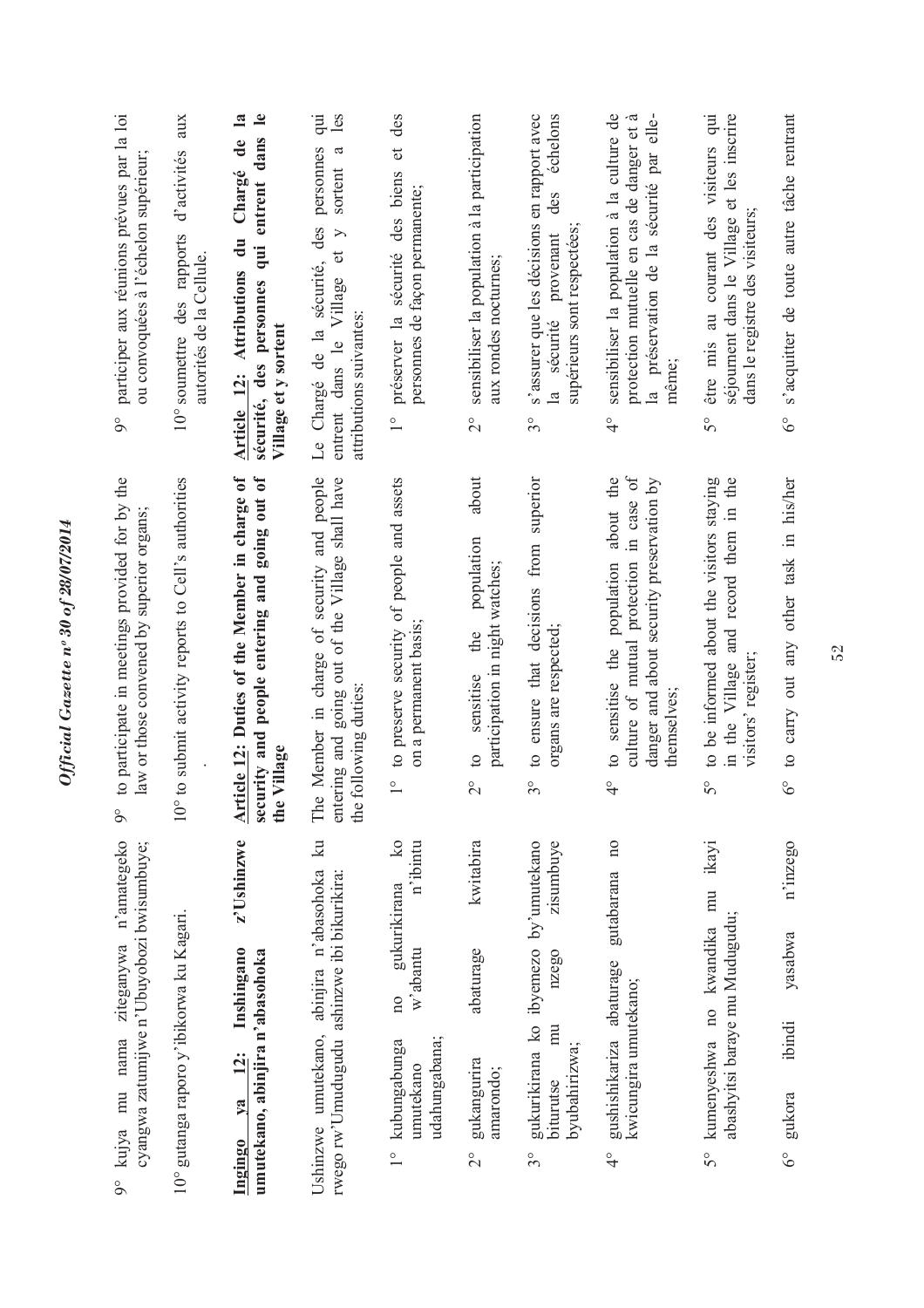| être<br>supérieurs<br>dans ses attributions, pouvant lui<br>organes<br>les<br>par<br>hiérarchiques;<br>confiée | son<br>en<br>absence ou en cas d'empêchement;<br>remplacer le Chef du Village<br>$7^{\circ}$   | Exécutif du Cellule à travers le Chef du<br>Secrétariat<br>le rapport au<br>transmettre<br>Village.<br>$8^{\circ}$           | Article 13: Attributions du Chargé des affaires<br>sociales et civiles           | Le Chargé des affaires sociales et civiles a les<br>attributions suivantes:                     | sensibiliser la population à l'hygiène;<br>$\frac{1}{\sqrt{2}}$                        | préparer les dossiers civiles à soumettre<br>au Conseil du Village pour examen;<br>$\overline{C}$                                    | cibler les familles dont les enfants sont<br>vagabonds et leur prodiguer des conseils;<br>$3^{\circ}$ | fréquentent<br>les enfants qui<br>connaître<br>l'école;<br>$\frac{1}{4}$ | connaître les enfants qui ne fréquentent<br>pas l'école et les encourager à reprendre<br>l'activité scolaire;<br>S° | programme<br>d'alphabétisation pour adultes<br>$\frac{1}{2}$<br>place<br>en<br>mettre<br>$6^\circ$            |
|----------------------------------------------------------------------------------------------------------------|------------------------------------------------------------------------------------------------|------------------------------------------------------------------------------------------------------------------------------|----------------------------------------------------------------------------------|-------------------------------------------------------------------------------------------------|----------------------------------------------------------------------------------------|--------------------------------------------------------------------------------------------------------------------------------------|-------------------------------------------------------------------------------------------------------|--------------------------------------------------------------------------|---------------------------------------------------------------------------------------------------------------------|---------------------------------------------------------------------------------------------------------------|
| remit, which can be assigned to him/her<br>organs;<br>by superior                                              | to replace the Village's Head in his/her<br>absence or in case of prevention;<br>$\frac{1}{2}$ | the<br>Cell's<br>through<br>to the<br>the report<br>Secretariat<br>Village's Head<br>to transmit<br>Executive<br>$8^{\circ}$ | <b>Article 13: Duties of the Member in charge of</b><br>social and civil affairs | Member in charge of social and civil affairs<br>Officer shall have the following duties:<br>The | to sensitise the population about hygiene;<br>$\circ$                                  | to prepare civil files to be submitted to the<br>Village's Council for examination;<br>$\overline{c}$                                | to target families whose children are<br>vagrants and provide them with advice;<br>$\circ$<br>$\sim$  | to know children who go to school;<br>$\circ$                            | to know the children who do not go to<br>encourage them to resume<br>and<br>studies;<br>school<br>$5^{\circ}$       | to set up a literacy programme for adults;<br>$6^{\circ}$                                                     |
| zimukuriye bijyanye n'inshingano ye;                                                                           | iyo<br>Umukuru w'Umudugudu<br>gusimbura<br>adahari;<br>$\tilde{7}^{\circ}$                     | Nshingwabikorwa bw'Akagari binyujijwe<br>Bunyamabanga<br>ku Mukuru w'Umudugudu.<br>mu<br>raporo<br>gutanga<br>$8^{\circ}$    | Ingingo ya 13: Inshingano z'ushinzwe imibereho<br>myiza n'imbonezamubano         | y'abaturage<br>n'imbonezamubano afite inshingano zikurikira:<br>myiza<br>imibereho<br>Ushinzwe  | kwitabira<br>abaturage<br>ibikorwa by'isuku;<br>gushishikariza<br>$\frac{1}{\sqrt{2}}$ | mbonezamubano<br>Njyanama<br>Nama<br>ibibazo<br>$\overline{\mathbb{R}}$<br>y'Umudugudu;<br>byakwigirwa<br>gutegura<br>$\overline{C}$ | gushaka no kugira inama imiryango ifite<br>abana b'inzererezi;<br>$\widetilde{\mathcal{S}}^{\circ}$   | kumenya abana bitabira ishuri;<br>$\frac{1}{4}$                          | $\overline{a}$<br>ishuri<br>kubashishikariza kurisubiramo;<br>batitabira<br>abana<br>kumenya<br>50                  | gushyiraho gahunda yo kwigisha abantu<br>$\overline{10}$<br>kwandika<br>gusoma,<br>bakuru batazi<br>$6^\circ$ |

*Official Gazette nᵒ 30 of 28/07/2014*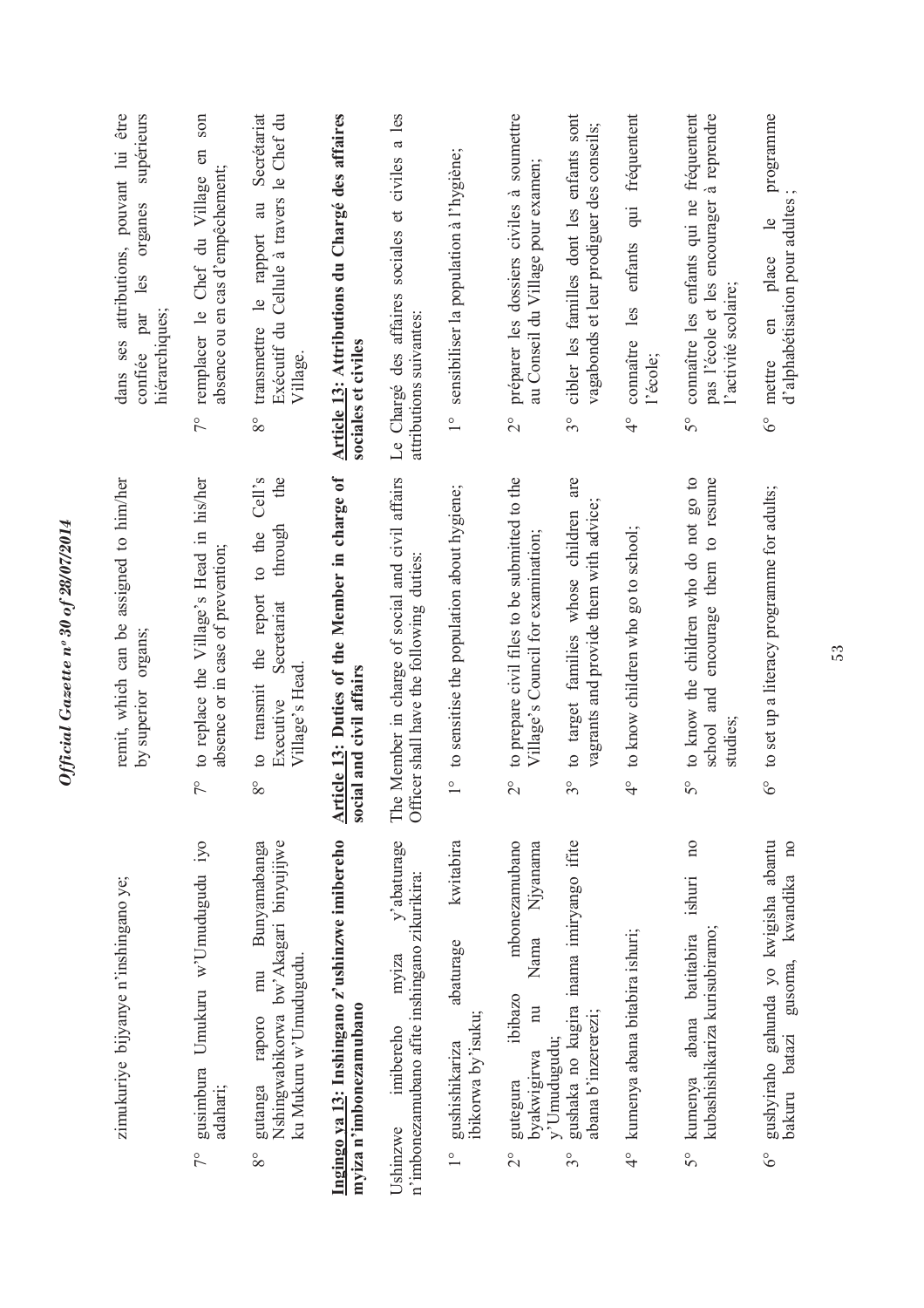| sensibiliser la population à la planification<br>familiale:<br>$\sqrt{2}$<br>the | sensibiliser la population à la prévention<br>et à la lutte contre les épidémies ;<br>$8^{\circ}$ | personnes vulnérables<br>résidant dans le Village et examiner les<br>modalités pour leur prêter main-forte;<br>recenser les<br>$\delta$<br>and examine | 10° promouvoir la bonne entente au sein des<br>prévention et à la lutte contre les<br>familles en mettant un accent particulier<br>sur la sensibilisation de la population à la<br>violences en famille; | 11° sensibiliser la population à l'adhésion aux<br>mutuelles de santé;                           | 12° travailler en étroite collaboration avec les<br>animateurs de santé œuvrant au sein du<br>Village; | 13° s'acquitter de toute autre tâche rentrant<br>être<br>dans ses attributions, pouvant lui<br>assignée par les organes supérieurs; | au Secrétariat<br>Exécutif de la Cellule par l'intermédiaire<br>14° transmettre le rapport<br>du Chef du Village. |
|----------------------------------------------------------------------------------|---------------------------------------------------------------------------------------------------|--------------------------------------------------------------------------------------------------------------------------------------------------------|----------------------------------------------------------------------------------------------------------------------------------------------------------------------------------------------------------|--------------------------------------------------------------------------------------------------|--------------------------------------------------------------------------------------------------------|-------------------------------------------------------------------------------------------------------------------------------------|-------------------------------------------------------------------------------------------------------------------|
| population about<br>to sensitise the<br>family planning;                         | to sensitise the population about the<br>prevention of and fight against epidemics;               | to make a census of vulnerable people<br>staying in the Village<br>modalities to assist them;                                                          | 10° to promote harmony within families by<br>sensitisation of the population about the<br>laying particular emphasis on the<br>prevention of and the fight against<br>violence in families;              | 11° to sensitise the population about the<br>subscription to mutual health insurance<br>schemes; | 12° to work in close collaboration with health<br>workers based in the Village;                        | 13° to carry out any other task within his/her<br>remit, which may be assigned to him/her<br>by the superior organ;                 | 14° to transmit the report to Cell's Executive<br>Secretariat through the Village's Head.                         |
| $\frac{1}{2}$                                                                    | $8^{\circ}$                                                                                       | $\delta$                                                                                                                                               |                                                                                                                                                                                                          |                                                                                                  |                                                                                                        |                                                                                                                                     |                                                                                                                   |
| abo<br>kubyara                                                                   | $\overline{a}$<br>kwirinda<br>orezo;<br>age                                                       | $\overline{m}$<br>re bafashwa<br>hwa;                                                                                                                  | $\overline{n}$<br>$\Xi$<br>mu<br>cyane cyane<br>banire myiza<br>se kurwanya<br>1 miryango;                                                                                                               | mu<br>ubwisungane                                                                                | yanama b'ubuzima                                                                                       | isabwa n'inzego<br>inshingano ze;                                                                                                   | Bunyamabanga<br>Akagari binyujijwe<br>ıdu.                                                                        |

kubara;

- 7° gushikariza abaturage kubyara abo 7° gushikariza abaturage<br>bashoboye kurera; bashoboye kurera;
- 8° gushishikariza abaturage kwirinda no kurwanya indwara z'ibyorezo; gushishikariza abatura<br>kurwanya indwara z'iby  $8^{\circ}$
- 9° kumenya abatishoboye bafashwa mu Mudugudu n'uko bafashwa; 9° kumenya abatishoboy<br>Mudugudu n'uko bafash
- 10° guteza imbere imibanire myiza mu miryango hitabwa cyane cyane ku gukangurira abaturage kurwanya no kwirinda ihohoterwa mu miryango; 10° guteza imbere imiban<br>miryango hitabwa cya<br>gukangurira abaturage<br>kwirinda ihohoterwa mu n
- 11° gukangurira abaturage ubwisungane mu  $11^{\circ}$ gukangurira abaturage kwivuza;
- 12° gukoranira hafi n'abajyanama b'ubuzima bakorera mu Mudugudu; 12° gukoranira hafi n'abajy<br>bakorera mu Mudugudu
- 13° gukora ibindi yasabwa n'inzego zimukuriye bijyanye n'inshingano ze; 13° gukora ibindi ya:<br>zimukuriye bijyanye n'i
- 14° gutanga raporo mu Bunyamabanga Nshingwabikorwa bw'Akagari binyujijwe ku Mukuru w'Umudugudu.  $14^{\circ}$  gutanga raporo mu<br>Nshingwabikorwa bw'A<br>ku Mukuru w'Umudugu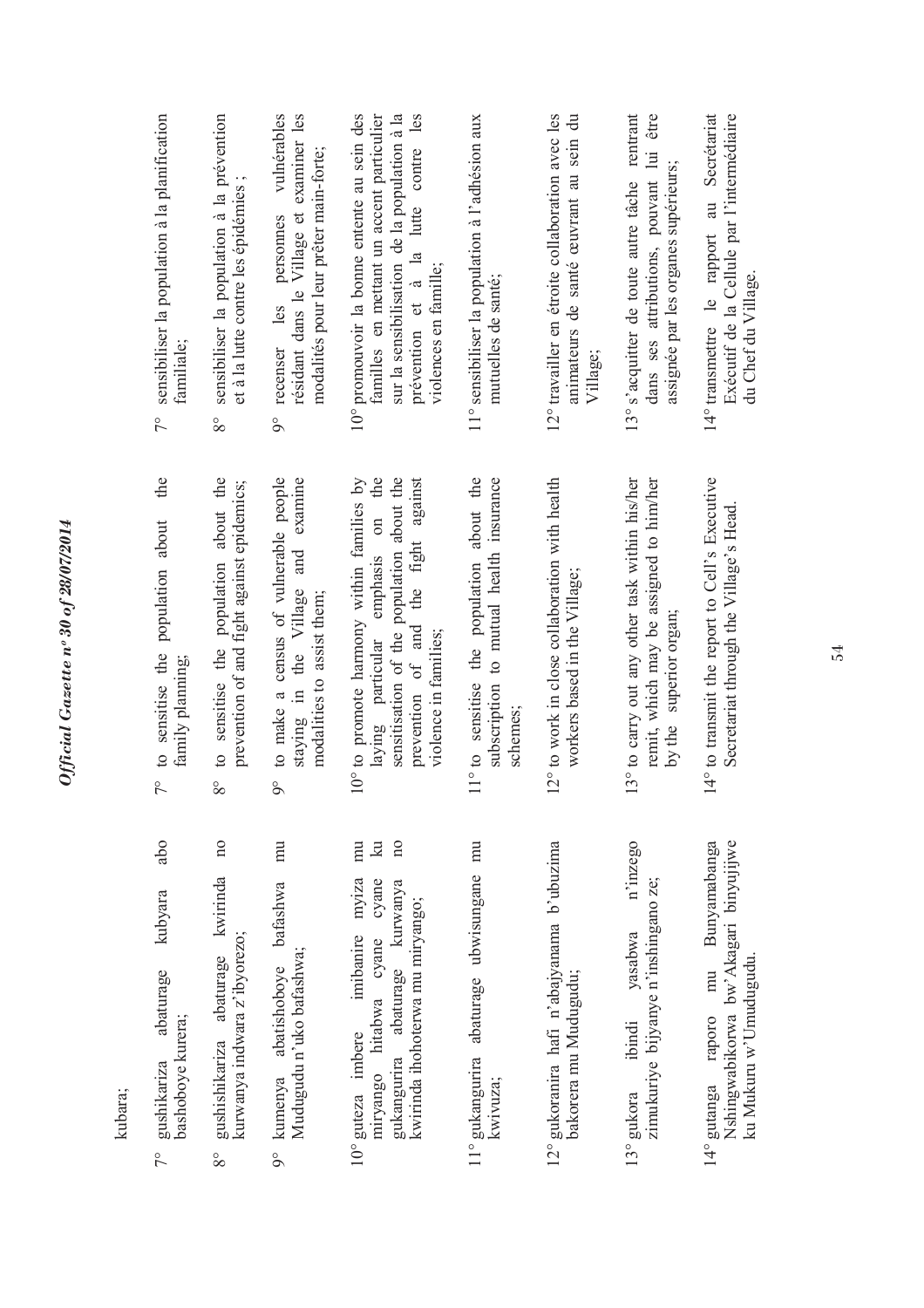| Ingingo ya 14: Inshingano z'Ushinzwe amakuru<br>n'amahugurwa y'abaturage                                                  | <b>Article 14:</b> Duties of the Member in charge of<br>information and population education                                                                  | chargé<br>d'information et d'éducation de la population<br>$\ddot{a}$<br>Attributions<br>$\frac{4}{3}$<br><b>Article</b>                            |
|---------------------------------------------------------------------------------------------------------------------------|---------------------------------------------------------------------------------------------------------------------------------------------------------------|-----------------------------------------------------------------------------------------------------------------------------------------------------|
| Ushinzwe amakuru n'amahugurwa y'abaturage ku<br>rwego rw'Umudugudu afite inshingano zikurikira:                           | of information and<br>population education shall have the following<br>The Member in charge<br>duties:                                                        | d'éducation de la<br>population a le les attributions suivantes<br>Le Chargé d'information et                                                       |
| amakuru<br>atanga<br>ibihuha<br>y'imvaho;<br>1° kurwanya                                                                  | to fight against rumour by providing<br>reliable information;<br>$\frac{1}{2}$                                                                                | lutter contre les rumeurs en donnant des<br>informations fiables<br>$\frac{1}{1}$                                                                   |
| guhora baharanira<br>gukangurira abaturage<br>kuba Inyangamugayo;<br>$\overline{C}$                                       | to encourage the population to continue to<br>promote integrity;<br>$\overline{2}^{\circ}$                                                                    | à<br>à continuer<br>encourager la population<br>promouvoir l'intégrité;<br>$\overset{\circ}{\sim}$                                                  |
| bw'inama<br>ubwanditsi<br>z'Umudugudu;<br>gukora<br>$3^{\circ}$                                                           | the secretariat for Village's<br>to ensure<br>meetings;<br>$3^{\circ}$                                                                                        | $\ddot{\vec{a}}$<br>des réunions<br>secrétariat<br>assurer le<br>Village;<br>$3^{\circ}$                                                            |
| n'inzego<br>zimukuriye bijyanye n'inshingano ze;<br>yasabwa<br>ibindi<br>gukora<br>$\frac{1}{4}$                          | reemit, as it may be assigned to him by a<br>to carry out any other duty in his/her<br>superior organ;<br>$\frac{1}{4}$                                       | s'acquitter de toute autre tâche rentrant<br>être<br>$\Xi$<br>dans ses attributions, pouvant<br>confié par les organes supérieurs;<br>$\frac{1}{4}$ |
| Nshingwabikorwa bw'Akagari binyujijwe<br>Bunyamabanga<br>ku Mukuru w'Umudugudu.<br>mu<br>raporo<br>gutanga<br>$5^{\circ}$ | to transmit the report to the Cell's<br>Executive Secretary through the Village's<br>Head<br>$5^{\circ}$                                                      | Secrétariat<br>Exécutif du Cellule à travers le Chef du<br>$\overline{a}$<br>le rapport<br>transmettre<br>Village.<br>$\mathcal{S}^{\circ}$         |
| z'Ushinzwe<br>Inshingano<br><u>is:</u><br>$\sqrt{a}$<br>iterambere<br>Ingingo                                             | Article 15: Duties of Member in charge of<br>development                                                                                                      | $\mathbf{d}\mathbf{e}$<br>Chargé<br>$\ddot{a}$<br><b>Attributions</b><br>développement<br><b>Article</b> 15:                                        |
| Ushinzwe iterambere afite inshingano zikurikira:                                                                          | The Member in charge of Development Officer<br>shall have the following duties                                                                                | Le Chargé de développement a les attributions<br>suivantes:                                                                                         |
| abaturage<br>kwitabira ibikorwa by'umuganda;<br>gushishikariza<br>$n_{0}$<br>gutegura<br>$\frac{1}{1}$                    | development<br>$\frac{1}{2}$<br>population<br>community<br>the<br>urge<br>participate in them;<br>activities and<br>prepare<br>$\frac{1}{2}$<br>$\frac{1}{1}$ | préparer les activités de développement<br>communautaire et exhorter la population à<br>y participer;<br>$\frac{1}{\sqrt{2}}$                       |
| gufasha Umudugudu kubona imibare fatizo<br>$\frac{1}{2}$                                                                  | getting basic<br>$\equiv$<br>Village<br>the<br>to assist<br>figures;<br>$\frac{1}{2}$                                                                         | obtenir des données<br>à<br>aider le Village<br>chiffrées de base;<br>$\overline{C}$                                                                |

Official Gazette nº 30 of 28/07/2014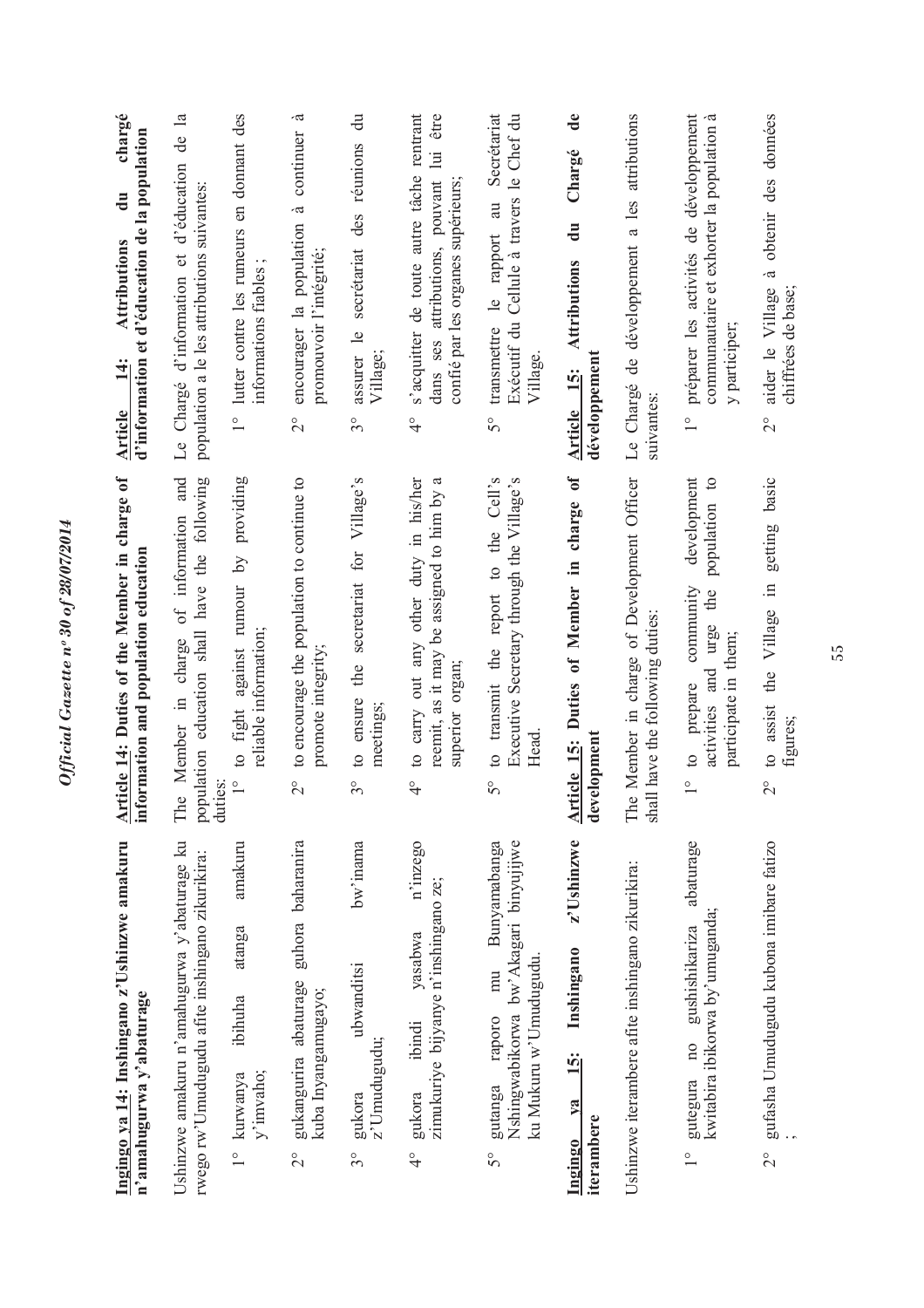| collective afin de résoudre elle-même les<br>sensibiliser la population à la solidarité<br>$_{\rm ele}$<br>auxquels<br>problèmes de pauvreté<br>pourrait être confrontée;<br>$\mathcal{S}^{\circ}$ | sensibiliser la population au bon entretien<br>des infrastructures;<br>$\frac{1}{4}$                   | sensibiliser la population à la protection<br>de l'environnement;<br>$5^{\circ}$             | sensibiliser la population aux activités de<br>développement;<br>$\delta^{\circ}$                | s'acquitter de toute autre tâche rentrant<br>être<br>dans ses attributions, pouvant lui<br>confié par les organes supérieurs;<br>$\tilde{7}^{\circ}$ | transmettre le rapport au Secrétariat<br>Exécutif de Cellule par l'intermédiaire du<br>Chef du Village<br>$8^{\circ}$     | <b>DES</b><br>$\overline{\mathbf{D}}$<br>Section première: Fonctionnement du Conseil<br>III: FONCTIONNEMENT<br>ADMINISTRATIFS<br><b>CHAPITRE</b><br><b>ORGANES</b><br>VILLAGE | Article 16: Tenue, convocation, et présidence<br>des réunions du Conseil  | La réunion du Conseil du Village a lieu une fois<br>par mois et chaque fois que de besoin. Elle est<br>convoquée et présidée par le Chef du Village. En<br>cas d'absence ou d'empêchement du Chef du              |
|----------------------------------------------------------------------------------------------------------------------------------------------------------------------------------------------------|--------------------------------------------------------------------------------------------------------|----------------------------------------------------------------------------------------------|--------------------------------------------------------------------------------------------------|------------------------------------------------------------------------------------------------------------------------------------------------------|---------------------------------------------------------------------------------------------------------------------------|-------------------------------------------------------------------------------------------------------------------------------------------------------------------------------|---------------------------------------------------------------------------|-------------------------------------------------------------------------------------------------------------------------------------------------------------------------------------------------------------------|
| about<br>collective solidarity to solve the problems<br>population<br>of poverty they might face;<br>the<br>sensitise<br>$\circ$<br>$\mathcal{S}^{\circ}$                                          | the<br>about<br>sensitise the population<br>maintenance of infrastructure;<br>$\circ$<br>$\frac{1}{4}$ | about<br>population<br>environment protection;<br>the<br>sensitise<br>$\circ$<br>$5^{\circ}$ | about<br>population<br>development activities<br>the<br>sensitise<br>$\circ$<br>$\delta^{\circ}$ | to carry out any other duty in his/her<br>reemit, as it may be assigned to him/her<br>by a superior organ;<br>$\tilde{7}^{\circ}$                    | to transmit the report to the Cell's<br>Executive Secretary through the Village's<br>Head<br>$8^{\circ}$                  | ŌF<br><b>LLAGE'S ADMINISTRATIVE ORGANS</b><br><b>FUNCTIONING</b><br><b>Section One: Functioning of the Council</b><br>i<br>III:<br><b>CHAPTER<br/>VILLAGE'S</b>               | Article 16: Holding, convening, and chairing<br>the Council's meetings    | The meeting of the Village's Council shall take<br>place once a month and whenever it is required. It<br>case of absence or prevention of Village's Head, it<br>is convened and chaired by the Village's Head. In |
| gukangurira abaturage kwisungana kugira<br>ngo bikemurire ibibazo by'ubukene;<br>$\mathcal{S}^{\circ}$                                                                                             | neza<br>gufata<br>abaturage<br>ibikorwa remezo;<br>gukangurira<br>$\frac{1}{4}$                        | kubungabunga<br>abaturage<br>gukangurira<br>ibidukikije;<br>$\mathcal{S}^{\circ}$            | ibikorwa<br>abaturage<br>by'amajyambere;<br>gukangurira<br>$\delta^{\circ}$                      | n'inzego<br>zimukuriye bijyanye n'inshingano ze;<br>yasabwa<br>ibindi<br>gukora<br>$\tilde{7}^{\circ}$                                               | Bunyamabanga<br>Nshingwabikorwa bw'Akagari binyujijwe<br>ku Mukuru w'Umudugudu.<br>mu<br>raporo<br>gutanga<br>$8^{\circ}$ | UMUTWE WA III: IMIKORERE Y'INZEGO<br>$y'$ Inama<br>Imikorere<br>Z'UBUYOBOZI Z'UMUDUGUDU<br>mbere:<br>cva<br>Njyanama<br><b>Ikiciro</b>                                        | Ingingo ya 16: Iterana, itumizwa, n'iyoborwa<br>ry'inama z'Inama Njyanama | Inama Njyanama y'Umudugudu iterana rimwe mu<br>kwezi n'igihe cyose bibaye ngombwa. Itumizwa<br>kandi ikayoborwa n'Umukuru w'Umudugudu. Iyo<br>atabonetse, itumizwa kandi ikayoborwa n'ushinzwe                    |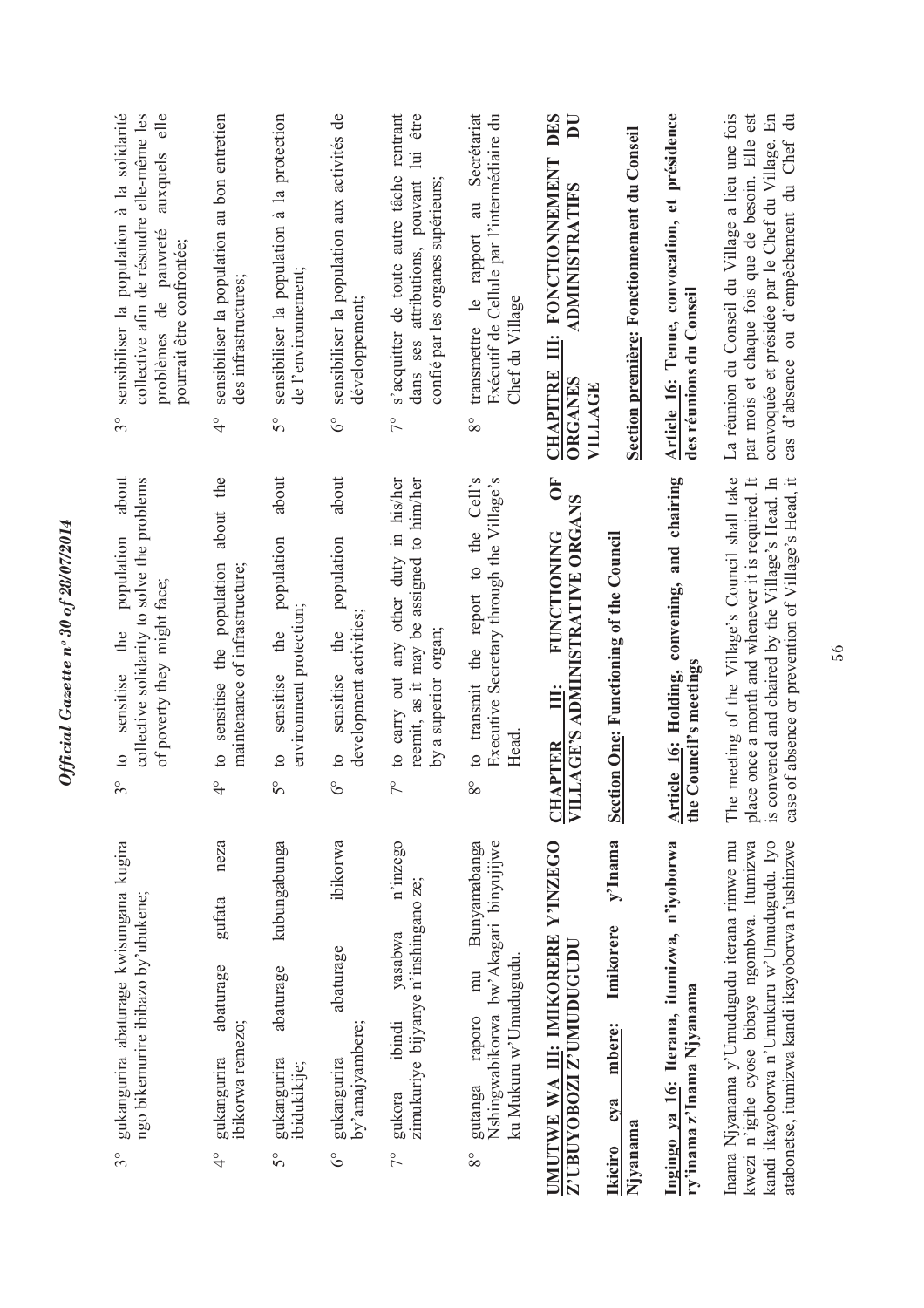| umutekano muri Komite Nyobozi.                                                                                                                                                                                                                                                   | convened and chaired by an Executive<br>Committee member in charge of security.<br>Š.                                                                                                                                                                                             | Village, elle est convoquée et présidée par le<br>membre du Comité Exécutif chargé de la sécurité.                                                                                                                                                                      |
|----------------------------------------------------------------------------------------------------------------------------------------------------------------------------------------------------------------------------------------------------------------------------------|-----------------------------------------------------------------------------------------------------------------------------------------------------------------------------------------------------------------------------------------------------------------------------------|-------------------------------------------------------------------------------------------------------------------------------------------------------------------------------------------------------------------------------------------------------------------------|
| Inama Njyanama y'Umudugudu iteranira mu ifasi<br>ahagenwe na Komite Nyobozi<br>y'Umudugudu<br>y'Umudugudu.                                                                                                                                                                       | Village's Council shall meet in the Village<br>constituency in a place to be determined by the<br>Village's Executive Committee.<br>The                                                                                                                                           | circonscription du Village dans un lieu déterminé<br>dans la<br>Le Conseil du Village se réunit<br>par le Comité Exécutif du Village.                                                                                                                                   |
| Ingingo ya 17: Umubare wa ngombwa kugira<br>ngo inama iterane                                                                                                                                                                                                                    | <b>Article 17: Quorum</b>                                                                                                                                                                                                                                                         | <b>Article 17: Quorum</b>                                                                                                                                                                                                                                               |
| Inama y'Inama Njyanama y'Umudugudu iterana<br>utabonetse, inama irasubukwa ikongera guterana<br>iyo hari nibura mirongo itanu ku ijana (50%)<br>Njyanama. Iyo uyu mubare wa ngombwa<br>hiyongereyeho umuntu umwe by'abagize Inama<br>mu gihe kitarenze iminsi cumi n'itanu (15). | The Village's Council shall sit when at least fifty<br>cent (50%) of its members plus one participant<br>present. Where the quorum is not reached, the<br>meeting shall be postponed and takes place within<br>fifteen (15) days.<br>per<br>are                                   | Le Conseil du Village siège lorsqu'au moins<br>cinquante pourcent (50%) de ses membres plus<br>n'est pas atteint, la réunion est reportée et a lieu<br>une personne sont présents. Quand le quorum<br>dans un délai ne dépassant pas quinze (15) jours.                 |
| Iyo mu minsi cumi n'itanu (15) inama y'Inama<br>Njyanama y'Umudugudu itumijwe umubare wa<br>ngombwa ntuboneke na none, inama iraterana<br>igatata ibyemezo.                                                                                                                      | Where the meeting of the Village's Council is<br>convened within fifteen (15) days and where the<br>quorum is not reached again, the meeting shall<br>take place and validly deliberate                                                                                           | Si la réunion du Conseil du Village est convoquée<br>atteint encore une fois, la réunion a lieu et délibère<br>dans quinze (15) jours et que le quorum n'est pas<br>valablement                                                                                         |
| Ingingo ya 18: Ifatwa ry'ibyemezo                                                                                                                                                                                                                                                | Article 18: Decision-making                                                                                                                                                                                                                                                       | <b>Article 18: Prise de décisions</b>                                                                                                                                                                                                                                   |
| Ibyemezo by'Inama Njyanama y'Umudugudu<br>bifatwa ku bwumvikane bw'abaje mu nama. Iyo<br>binyunze mu matora, icyemezo kigafatwa ku<br>ubwumvikane butabonetse, ibyemezo bifatwa<br>bwiganze busesuye bw'abari mu nama.                                                           | decisions of the Village's Council shall be<br>Where there is no consensus, decisions shall be<br>taken by vote. In this case, the decision shall be<br>made by absolute majority of participants in the<br>taken by consensus by participants in the meeting.<br>meeting.<br>The | réunion. Faute de consensus, les décisions sont<br>prises par vote. Dans ce cas, la décision est prise<br>Les décisions du Conseil du Village sont prises<br>par majorité absolue des personnes présentes à la<br>par consensus par les membres présents à la<br>réumon |
|                                                                                                                                                                                                                                                                                  |                                                                                                                                                                                                                                                                                   |                                                                                                                                                                                                                                                                         |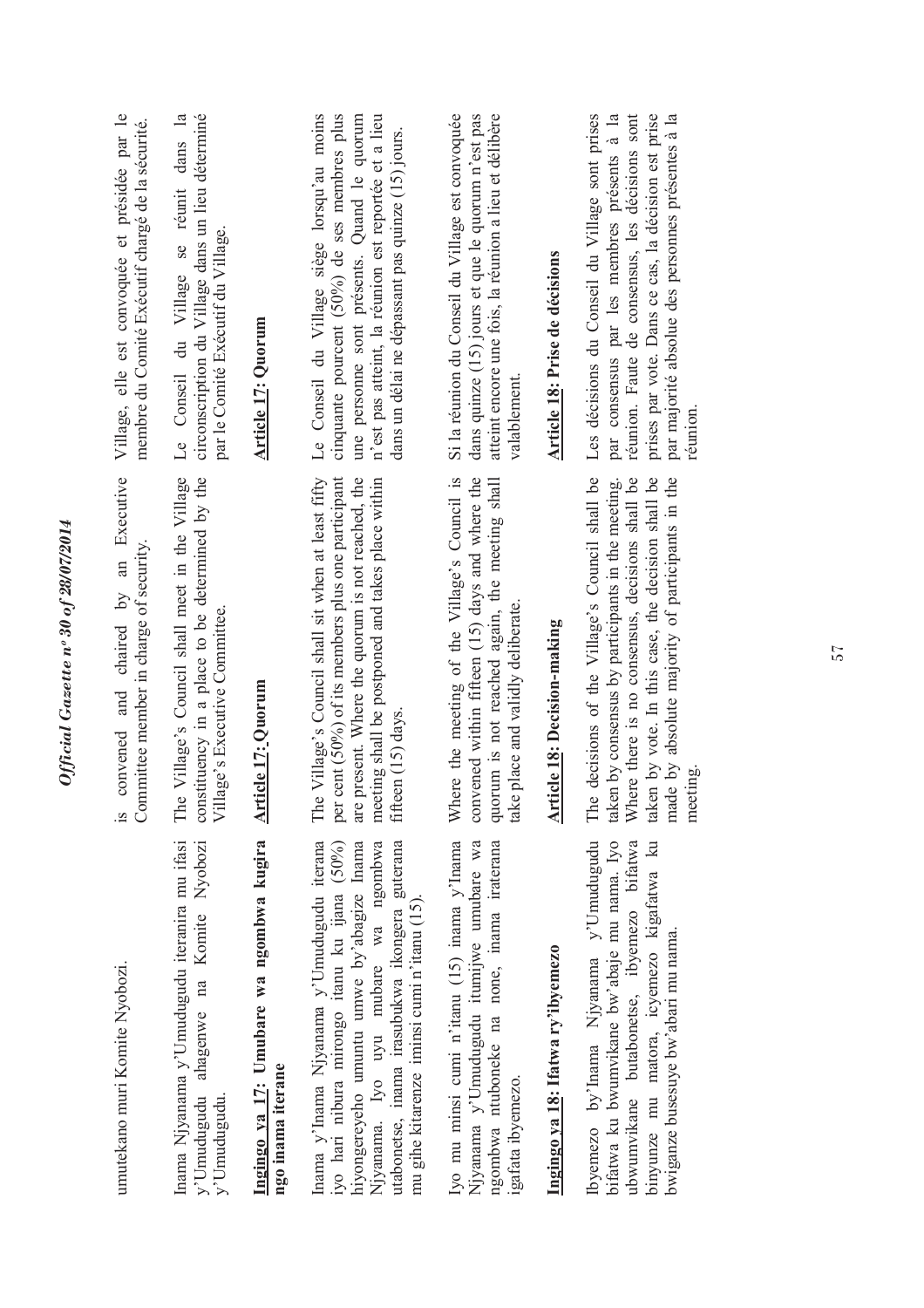| <u>Icyiciro cya 2: Imikorere ya Komite Nyobozi</u>                                                                                                                                                 | Executive<br>the<br>ð<br>Functioning<br>Section 2:<br>Committee                                                                                                                                                                                                                  | Section 2: Fonctionnement du Comite Exécutif                                                                                                                                                                                                            |
|----------------------------------------------------------------------------------------------------------------------------------------------------------------------------------------------------|----------------------------------------------------------------------------------------------------------------------------------------------------------------------------------------------------------------------------------------------------------------------------------|---------------------------------------------------------------------------------------------------------------------------------------------------------------------------------------------------------------------------------------------------------|
| Ingingo ya 19: Igihe n'aho inama ya Komite<br>Nyobozi iteranira                                                                                                                                    | Article 19: Frequency and venue of Executive<br>Committee meetings                                                                                                                                                                                                               | Article 19: Périodicité et du lieu des réunions<br>du Comite Exécutif                                                                                                                                                                                   |
| Inama ya Komite Nyobozi y'Umudugudu iterana<br>Iteranira ku biro by'Umudugudu cyangwa ahandi<br>mu ifasi y'Umudugudu hagenwe na Komite<br>kabiri mu kwezi n'igihe cyose bibaye ngombwa<br>Nyobozi. | Village's Executive Committee shall meet<br>meet in the Village's Office or at any other place<br>the Village constituency, determined by the<br>twice a month and whenever it is required. It shall<br>Village's Executive Committee<br>The<br>$\Xi$                            | fois par mois et chaque fois que de besoin. Il se<br>réunit au Bureau du Village ou dans un autre lieu<br>dans la circonscription du Village, déterminé par<br>Le Comité Exécutif du Village se réunit deux (2)<br>le Comité Exécutif du Village.       |
| Ingingo ya 20: Umubare wa ngombwa kugira<br>ngo Komite Nyobozi iterane                                                                                                                             | Article 20: Quorum                                                                                                                                                                                                                                                               | <b>Article 20: Quorum</b>                                                                                                                                                                                                                               |
| Inama ya Komite Nyobozi iterana mu buryo<br>bwemewe n'amategeko iyo hari nibura bibiri bya<br>gatatu (2/3) by abagize Komite Nyobozi.                                                              | Executive<br>The Executive Committee shall validly meet when<br>the<br>least two-thirds (2/3) of<br>Committee members are present<br>$\ddot{a}$                                                                                                                                  | ses membres Comité<br>Le Comité Exécutif siège valablement lorsqu'au<br>moins deux-tiers (2/3) de<br>Exécutif sont présents.                                                                                                                            |
| Ingingo ya 21: Ubuyobozi n'ifatwa ry'ibyemezo                                                                                                                                                      | and decision-<br>Chairing meetings<br>Article 21:<br>making                                                                                                                                                                                                                      | Article 21: Présidence de la réunion et la prise<br>de décisions                                                                                                                                                                                        |
| Inama ya Komite Nyobozi y'Umudugudu iyoborwa<br>atabonetse,<br>n'Ushinzwe<br>n'Umukuru w'Umudugudu. Iyo<br>kandi ikayoborwa<br>Umutekano muri Komite Nyobozi<br>itumirwa                           | Head, it shall be convened and chaired by the<br>ð<br>Executive<br>case of absence or prevention of Village's<br>Committee shall be chaired by the Village's Head.<br>in charge<br>meeting of the Village's<br>Committee member<br>Executive<br>security.<br>The<br>$\mathbb{H}$ | présidée par le Chef du Village. En cas d'absence<br>ou d'empêchement du Chef du Village, elle est<br>convoquée et présidée par un membre du Comité<br>La réunion du Comité Exécutif du Village est<br>Exécutif ayant la sécurité dans ses attributions |
| Inama ya Komite Nyobozi y'Umudugudu ifata<br>butabonetse, ibyemezo bifatwa binyuze mu matora<br>ibyemezo ku bwumvikane. Iyo ubwumvikane<br>ku bwiganze busesuye bw'abari mu nama.                  | there is no consensus, decisions shall be taken by<br>vote. In this case, decisions shall be taken by<br>Executive<br>Committee shall be taken by consensus. Where<br>absolute majority of participants in the meeting<br>Village's<br>the<br>within<br>Decisions                | Les décisions du Comité Exécutif du Village sont<br>décisions sont prises par vote. Dans ce cas, les<br>des<br>prises par consensus. A défaut du consensus, les<br>décisions sont prises par majorité absolue<br>personnes présentes à la réunion       |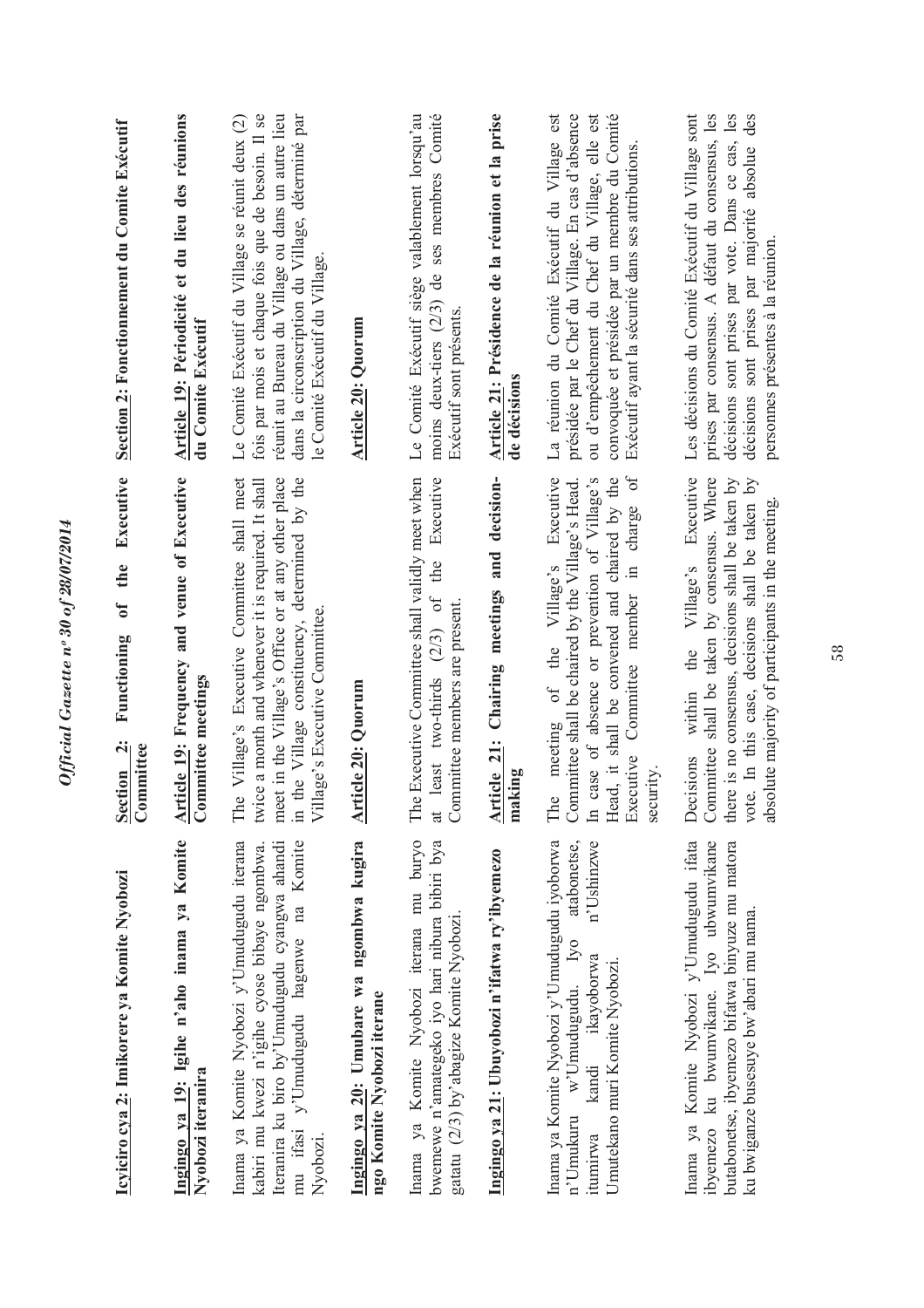| <b>Article 22: Rapport</b>   | Le rapport mensuel portant sur toutes les activités<br>Cellule par le Comité Exécutif du Village après<br>du mois écoulé et les activités à exécuter le mois<br>suivant est envoyé au Secrétaire Exécutif de la<br>avoir discuté et s'être convenu sur son contenu.            | <b>CHAPITRE IV: DISPOSITIONS DIVERSES</b><br>Article 23: Réunion avec les Chefs des Villages<br>ET FINALES<br><b>AND</b><br><b>MISCELLANEOUS</b> | sur la vie générale des Villages dont ils sont<br>Le Secrétaire Exécutif de la Cellule organise une<br>réunion avec les Chefs des Villages une fois par<br>mois et chaque fois que de besoin afin d'échanger<br>dirigeants. Les personnes présentes à la réunion<br>choisissent un Secrétaire parmi elles | résidant du<br>Article 24: Sensibilisation d'un<br>Village à s'amender<br>Village's resident | de la part d'une personne quelconque résidant<br>Sans préjudice des sanctions prévues par les lois,<br>le Conseil du Village, considérant les fautes et le<br>mauvais comportement ou toute attitude indigne<br>dans le Village, administre des sanctions dans le<br>cadre familial, visant à l'appeler à s'amender<br>après l'avoir réprimandé et lui avoir prodigué des<br>mesures à l'encontre de toute personne dans le<br>Village s'il est établi qu'elle perturbe la sécurité<br>Le Conseil du Village peut aussi prendre d'autres<br>ou qu'elle refuse volontairement de mettre en<br>conseils                    |
|------------------------------|--------------------------------------------------------------------------------------------------------------------------------------------------------------------------------------------------------------------------------------------------------------------------------|--------------------------------------------------------------------------------------------------------------------------------------------------|-----------------------------------------------------------------------------------------------------------------------------------------------------------------------------------------------------------------------------------------------------------------------------------------------------------|----------------------------------------------------------------------------------------------|--------------------------------------------------------------------------------------------------------------------------------------------------------------------------------------------------------------------------------------------------------------------------------------------------------------------------------------------------------------------------------------------------------------------------------------------------------------------------------------------------------------------------------------------------------------------------------------------------------------------------|
| <b>Article 22: Reporting</b> | monthly report on all the activities of the<br>previous month and the activities to be carried out<br>after discussion and agreement on the content of<br>the following month shall be sent to the Cell's<br>Executive by the Village's Executive Committee<br>the report<br>⋖ | Article 23: Meeting with Village's Heads<br>FINAL PROVISIONS<br>IV:<br><b>APTER</b><br>UH                                                        | The Executive Secretary of the Cell shall organise<br>a meeting with Village's Heads once a month and<br>whenever it is required to share views on the<br>general life of the Villages they lead. Participants<br>to the meeting shall elect a Secretary among them.                                      | about mending his/her ways<br>Sensitising a<br>ticle 24:<br>$\frac{1}{2}$                    | laws, the Village's Council, based on the faults<br>untarily refuse to implement the decisions from<br>Without prejudice to the sanctions provided for by<br>dent of the Village, shall administer sanctions<br>in a family setting, aiming at calling upon him/her<br>The Village's Council may also take other<br>measures against whoever is staying in the Village<br>misbehaviour or any unworthy attitude from a<br>mend his/her ways after reprimanding and<br>where it is established that they disturb security or<br>providing him/her with advice<br>and<br>resi<br>$\overline{\mathsf{S}}$<br>$\overline{c}$ |
| Ingingo ya 22: Raporo        | imaze<br>yoherereza<br>Umunyamabanga Nshigwabikorwa w'Akagari buri<br>byose<br>ikubiyemo ibyakozwe<br>n'ibiteganyijwe gukorwa mu kwezi gutaha.<br>y'Umudugudu,<br>kubyemeza,<br>Nyobozi<br>$\overline{10}$<br>kwezi raporo<br>kubiganiraho<br>Komite                           | UMUTWE WA IV: INGINGO ZINYURANYE<br>Ingingo ya 23: Inama n'Abakuru b'Imidugudu<br>N'IZISOZA                                                      | bungurane ibitekerezo ku buzima rusange<br>bw'lmidugudu bashinzwe kuyobora. Iyo nama<br>Umunyamabanga Nshingwabikorwa w'Akagari<br>agirana inama n'Abakuru b'Imidugudu rimwe mu<br>kwezi n'igihe cyose bibaye ngombwa kugira ngo<br>yitoramo Umwanditsi.                                                  | Ingingo ya 24: Kugarura utuye Umudugudu mu<br>nzira iboneye                                  | Inama Njyanama y'Umudugudu ishobora kandi<br>uwo ari we wese utuye<br>umudugudu ibindi byemezo iyo bigaragaye ko<br>Inama Njyanama y'Umudugudu ishingiye ku<br>makosa n'imyitwarire mibi cyangwa indi myifatire<br>igayitse, ifatira ibyemezo byo mu rwego<br>ahungabanya umutekano cyangwa yanga nkana<br>Bitabangamiye ibihano biteganywa n'amategeko,<br>rw'umuryango uwo ari wese mu baba muri uwo<br>Mudugudu, bigamije kumugarura mu nzira iboneye<br>nyuma yo kumuhwitura no kumugira inama<br>gufatira umuntu                                                                                                    |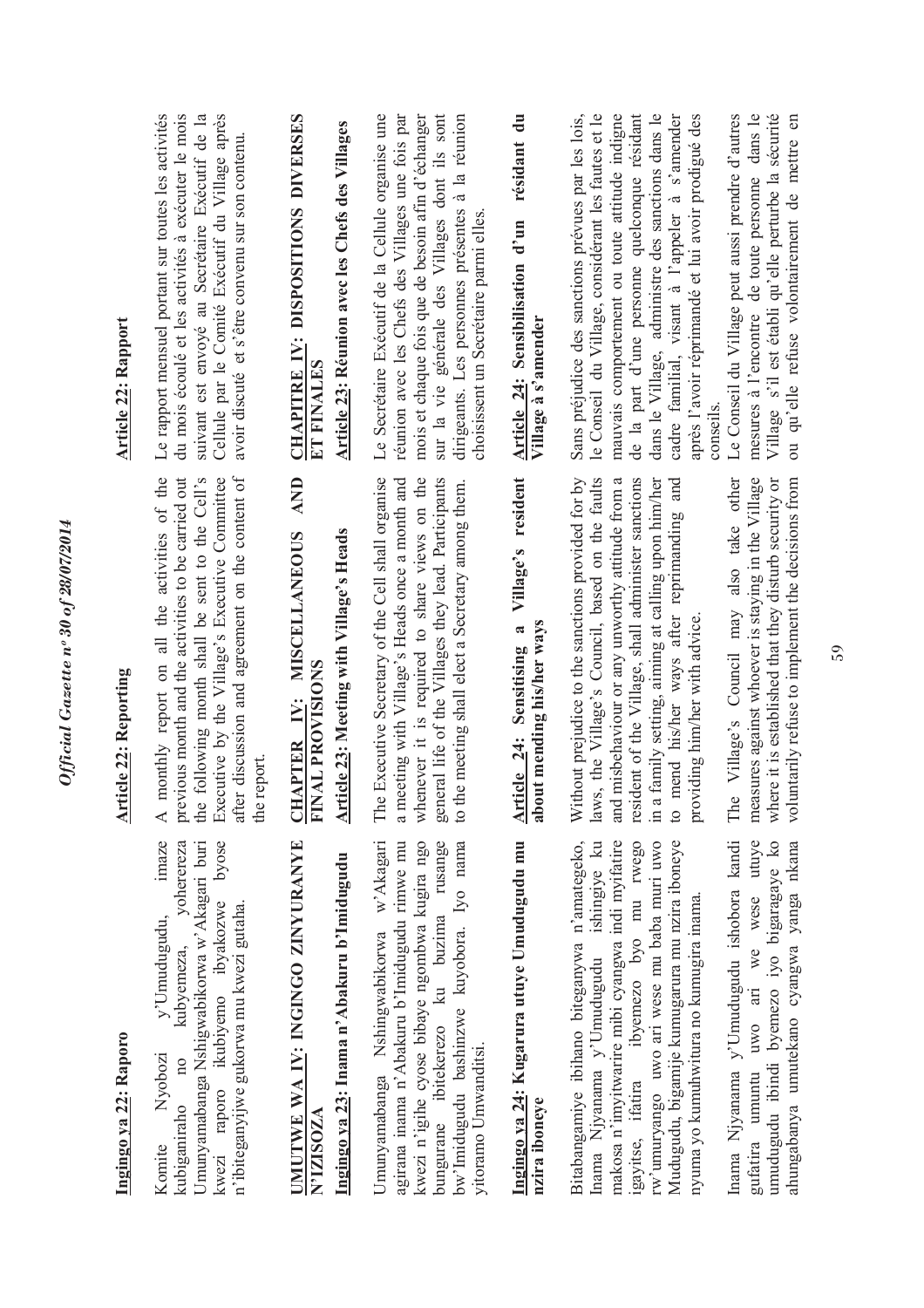| application les décisions du Conseil du Village.                           | Les mesures prévues à l'alinéa premier du présent<br>$\sigma$<br>article sont initiées par le Comité Exécutif<br>approuvées par le Conseil du Village.               | Article 25: Autorités chargées de l'exécution du<br>présent arrêté            | Le Ministre de l'Administration Locale et le<br>Economique sont chargés de l'exécution du<br>Ministre des Finances et de la Planification<br>présent arrêté. | <b>Article 26: Disposition abrogatoire</b>                                       | Toutes les dispositions antérieures contraires au<br>présent arrêté sont abrogées. | Article 27: Entrée en vigueur du présent arrêté                              | Le présent arrêté entre en vigueur le jour de sa<br>publication au Journal Officiel de la République<br>du Rwanda.      | Kigali, le 10/07/2014   |
|----------------------------------------------------------------------------|----------------------------------------------------------------------------------------------------------------------------------------------------------------------|-------------------------------------------------------------------------------|--------------------------------------------------------------------------------------------------------------------------------------------------------------|----------------------------------------------------------------------------------|------------------------------------------------------------------------------------|------------------------------------------------------------------------------|-------------------------------------------------------------------------------------------------------------------------|-------------------------|
| the Village's Council.                                                     | measures provided for in Paragraph One of<br>Article shall be initiated by the Executive<br>approved by the Village's<br>and<br>Committee<br>Council.<br>The<br>this | the<br>Article 25: Authorities responsible of<br>implementation of this Order | Minister of Local Government and the<br>Minister of Finance and Economic Planning are<br>entrusted with the implementation of this Order<br>The              | <b>Article 26: Repealing provisions</b>                                          | prior provisions contrary to this Order are<br>hereby repealed<br>$\overline{AB}$  | <b>Article 27: Commencement</b>                                              | This Order shall come into force on the date of its<br>publication in the Official Gazette of the Republic<br>of Rwanda | Kigali, on 10/07/2014   |
| by'Inama<br>ibyemezo<br>bikorwa<br>Njyanama y'Umudugudu.<br>mu<br>gushyira | Ibyemezo bivugwa mu gika cya mbere cy'iyi<br>ngingo bitegurwa na Komite Nyobozi bikemezwa<br>n'Inama Njyanama y'Umudugudu.                                           | mu<br>gushyira<br>Abashinzwe<br>$ya$ $25:$<br>bikorwa iri teka<br>Ingingo     | Minisitiri w' Ubutegetsi bw'Igihugu na Minisitiri<br>w'lmari n'Igenamigambi bashinzwe gushyira mu<br>bikorwa iri teka.                                       | ry'ingingo<br>Ivanwaho<br>zinyuranyije n'iri teka<br><b>26:</b><br>va<br>Ingingo | Ingingo zose z'amateka abanziriza iri kandi<br>zinyuranyije na ryo zivanyweho.     | ritangira<br>teka<br>$\ddot{=}$<br>Igihe<br>27:<br>Ingingo ya<br>gukurikizwa | munsi<br>ritangarijweho mu Igazeti ya Leta ya Repubulika<br>$k$ u<br>gukurikizwa<br>Iri teka ritangira<br>y'u Rwanda.   | Kigali, kuwa 10/07/2014 |